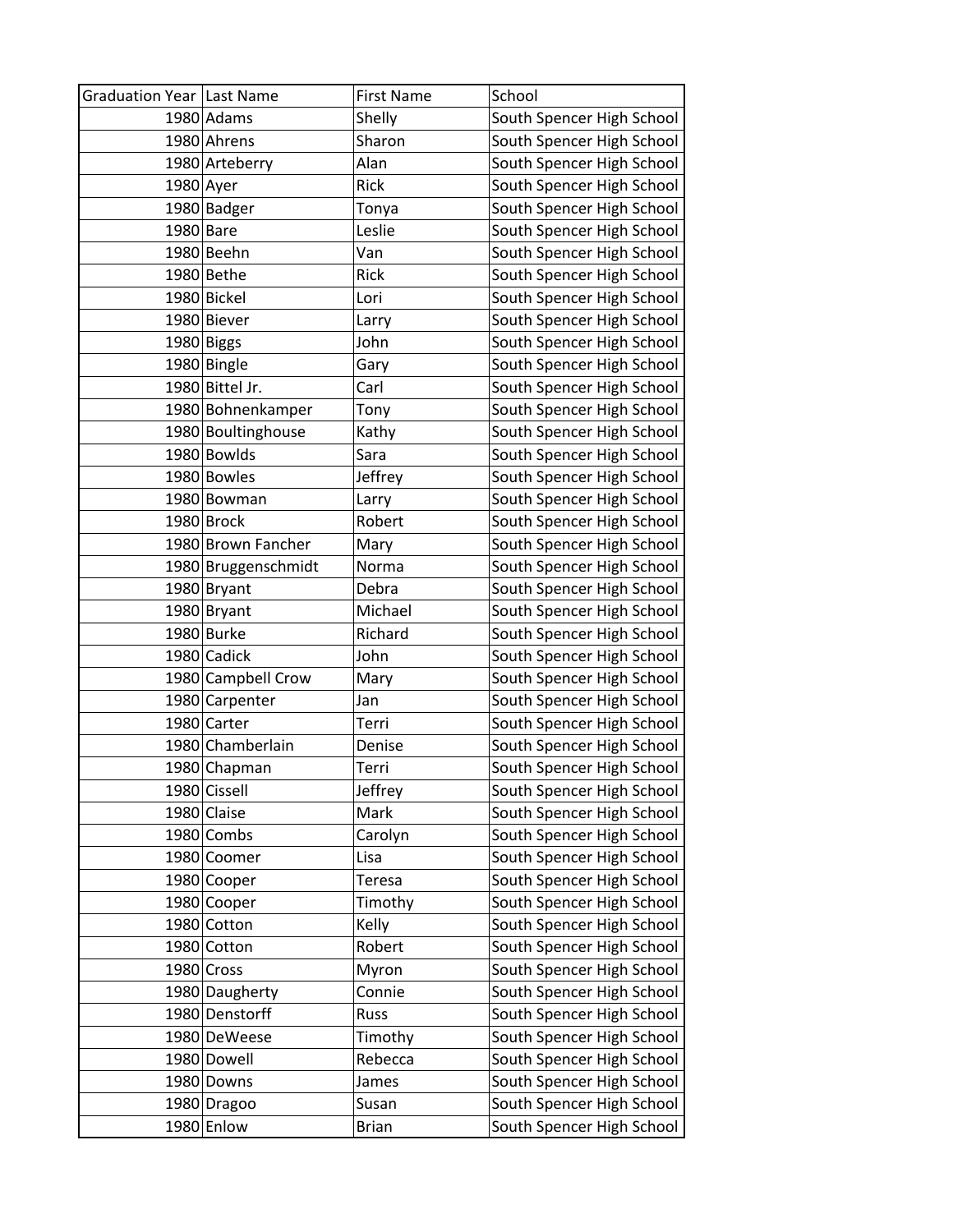|           | 1980 Fisher             | Rebecca        | South Spencer High School |
|-----------|-------------------------|----------------|---------------------------|
|           | 1980 Francis            | Mithell        | South Spencer High School |
|           | 1980 Frank              | Lorri          | South Spencer High School |
|           | 1980 Frank              | Richard        | South Spencer High School |
|           | 1980 Fulks              | Phillip        | South Spencer High School |
|           | 1980 Fulks              | Robert         | South Spencer High School |
|           | 1980 Garrett            | Darrell        | South Spencer High School |
|           | 1980 Gibbs Turner       | Gwynn          | South Spencer High School |
|           | 1980 Goins Beeler       | Robin          | South Spencer High School |
|           | 1980 Greene             | James          | South Spencer High School |
|           | 1980 Greene             | LaDonna        | South Spencer High School |
|           | 1980 Gulley             | Ronald         | South Spencer High School |
|           | 1980 Haaff              | Janet          | South Spencer High School |
|           | 1980 Hagan              | James          | South Spencer High School |
|           | 1980 Harlen             | Juanita        | South Spencer High School |
|           | 1980 Hart Jr.           | Donald         | South Spencer High School |
| 1980 Hay  |                         | Barry          | South Spencer High School |
|           | 1980 Haynes Howell      | Mary           | South Spencer High School |
|           | 1980 Henderson          | Elizabeth      | South Spencer High School |
|           | 1980 Henderson          | Mark           | South Spencer High School |
|           | 1980 Henderson          | Sue            | South Spencer High School |
|           | 1980 Herron             | Jennifer       | South Spencer High School |
|           | 1980 Herron Phelps      | Jeri           | South Spencer High School |
| 1980 Hess |                         | Cami           | South Spencer High School |
|           | 1980 Hesson             | Michelle       | South Spencer High School |
| 1980 Horn |                         | Christa        | South Spencer High School |
|           | 1980 Howard             | <b>Betty</b>   | South Spencer High School |
|           | 1980 Howell             | Michael        | South Spencer High School |
|           | 1980 Humphery           | Mark           | South Spencer High School |
|           | 1980 Hurm               | Michael        | South Spencer High School |
|           | 1980 Hutchison          | Dana           | South Spencer High School |
|           | 1980 James              | Michael        | South Spencer High School |
|           | 1980 Jones              | Rebecca        | South Spencer High School |
|           | 1980 Kaetzel            | Holli          | South Spencer High School |
|           | 1980 Kirkpatrick        | Sally          | South Spencer High School |
|           | 1980 Koon               | Michael        | South Spencer High School |
|           | 1980 Lashley            | Laura          | South Spencer High School |
|           | 1980 Lathery            | Walter         | South Spencer High School |
| 1980 Lehr |                         | Donna          | South Spencer High School |
|           | 1980 Lester             | <b>Thomas</b>  | South Spencer High School |
|           | 1980 Lockridge          | Terry          | South Spencer High School |
|           | 1980 Martin             | Karen          | South Spencer High School |
|           | 1980 Mayo               | Angela         | South Spencer High School |
|           | 1980 McKeehan           | Montie         | South Spencer High School |
|           | 1980 McKeethen Seiler   | Shannon        | South Spencer High School |
|           | 1980 Meece              | <b>Bridget</b> | South Spencer High School |
|           | 1980 Metzger Marksberry | <b>Tracy</b>   | South Spencer High School |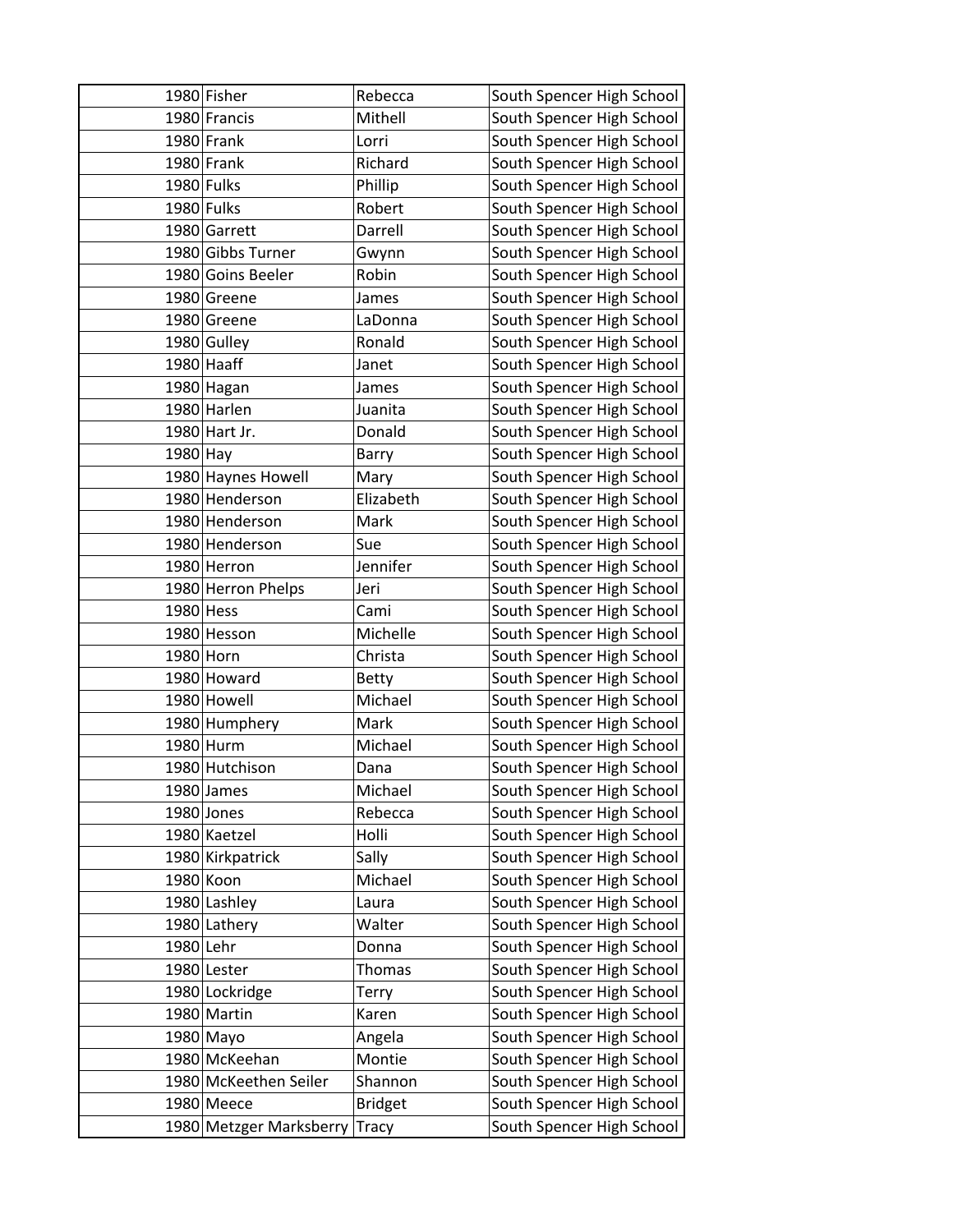|             | 1980 Meyer      | Edgar          | South Spencer High School |
|-------------|-----------------|----------------|---------------------------|
|             | 1980 Middleton  | Jeffery        | South Spencer High School |
|             | 1980 Miller     | Lisa           | South Spencer High School |
|             | 1980 Moran      | Kent           | South Spencer High School |
|             | 1980 Morris     | Thomas         | South Spencer High School |
|             | 1980 Murphy     | Patrick        | South Spencer High School |
|             | 1980 Murry      | James          | South Spencer High School |
|             | 1980 Myers      | Rhonda         | South Spencer High School |
| 1980 Neal   |                 | Daniel         | South Spencer High School |
|             | 1980 Norrod     | Thomas         | South Spencer High School |
|             | 1980 Parker     | Gretchen       | South Spencer High School |
|             | 1980 Parker     | Stephen        | South Spencer High School |
|             | 1980 Parsley    | Benjamin       | South Spencer High School |
|             | 1980 Partridge  | D.             | South Spencer High School |
|             | 1980 Perry      | Kenneth        | South Spencer High School |
|             | 1980 Perry      | Steven         | South Spencer High School |
|             | 1980 Pope       | Janet          | South Spencer High School |
|             | 1980 Raider     | Terry          | South Spencer High School |
|             | 1980 Rasor      | Diana          | South Spencer High School |
|             | 1980 Richard    | James          | South Spencer High School |
|             | 1980 Rieckers   | Kimberla       | South Spencer High School |
|             | 1980 Robinson   | Walt           | South Spencer High School |
| 1980 Roth   |                 | Kimberly       | South Spencer High School |
|             | 1980 Rothrock   | Karen          | South Spencer High School |
|             | 1980 Rudisill   | Pamela         | South Spencer High School |
|             | 1980 Rumley     | Tonia          | South Spencer High School |
| $1980$ Sago |                 | Jane           | South Spencer High School |
|             | 1980 Sanders    | Steven         | South Spencer High School |
|             | 1980 Sauter     | <b>Brian</b>   | South Spencer High School |
|             | 1980 Scheessele | Randall        | South Spencer High School |
|             | 1980 Sebree     | Ronald         | South Spencer High School |
|             | $1980$ Shaw     | Albert         | South Spencer High School |
|             | 1980 Shaw       | David          | South Spencer High School |
|             | 1980 Shourds    | Stacy          | South Spencer High School |
|             | 1980 Skelton    | Cynthia        | South Spencer High School |
|             | 1980 Small      | John           | South Spencer High School |
|             | 1980 Smith      | Lisa           | South Spencer High School |
|             | 1980 Snyder     | Faith          | South Spencer High School |
|             | 1980 Snyder     | William        | South Spencer High School |
|             | 1980 Spinks     | Deborah        | South Spencer High School |
|             | 1980 Stallings  | <b>Brett</b>   | South Spencer High School |
|             | 1980 Stallings  | Byron          | South Spencer High School |
|             | 1980 Stephens   | Kimberly       | South Spencer High School |
|             | 1980 Stewart    | Edward         | South Spencer High School |
|             | 1980 Thomas     | <b>Bradley</b> | South Spencer High School |
|             | 1980 Thomas     | <b>Brent</b>   | South Spencer High School |
|             | 1980 Thomas     | <b>Brock</b>   | South Spencer High School |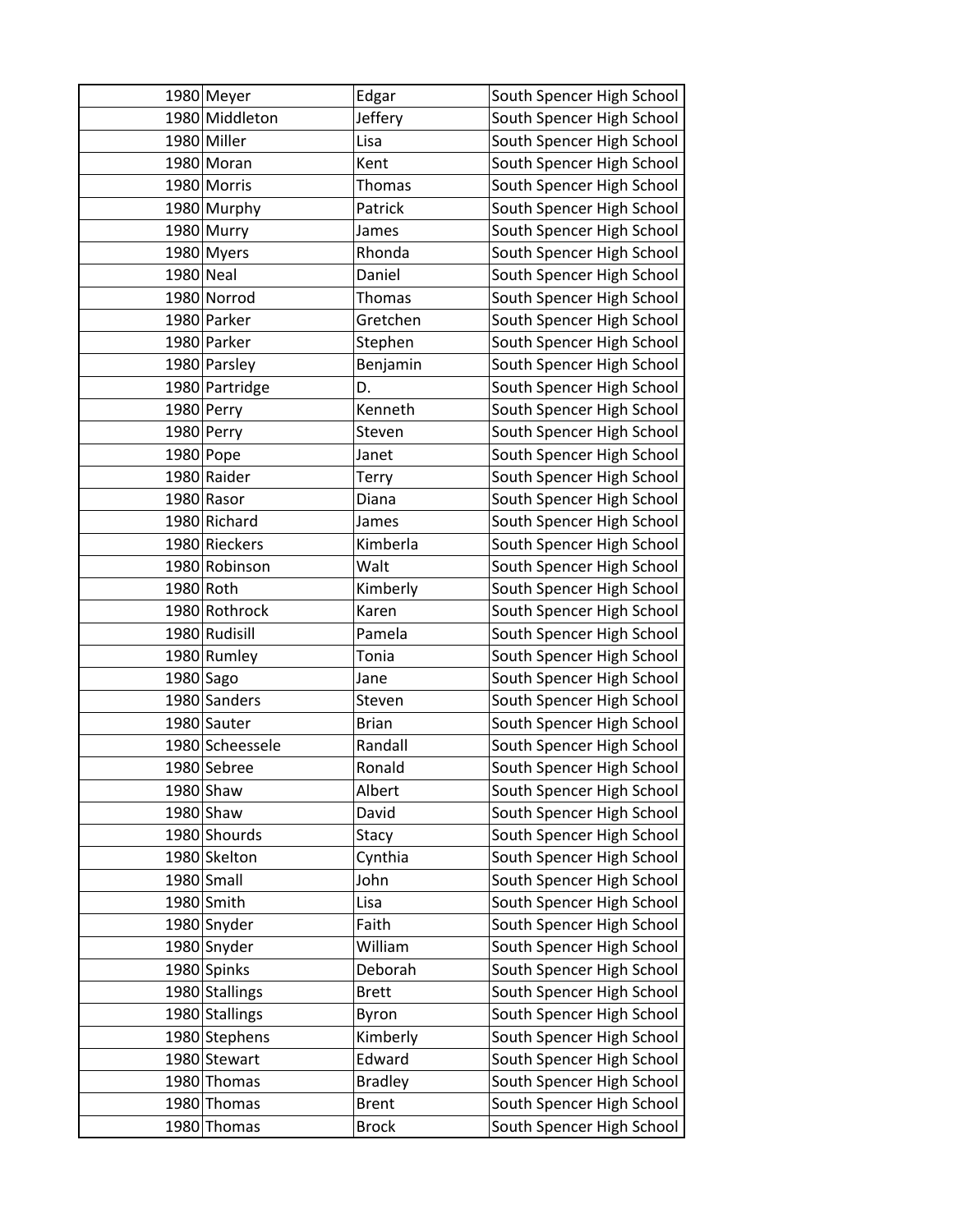| 1980 Thomas            | Danny         | South Spencer High School |
|------------------------|---------------|---------------------------|
| 1980 Thomas            | Karen         | South Spencer High School |
| 1980 Thomas            | Patricia      | South Spencer High School |
| 1980 Thompson          | Jeffrey       | South Spencer High School |
| 1980 Todd              | Dinah         | South Spencer High School |
| 1980 Traver            | Richard       | South Spencer High School |
| 1980 Turner            | Robert        | South Spencer High School |
| 1980 Uhde              | Steven        | South Spencer High School |
| 1980 Vance             | Judy          | South Spencer High School |
| 1980 Vance             | Regina        | South Spencer High School |
| 1980 Vanover           | Constance     | South Spencer High School |
| 1980 Vanover           | Lana          | South Spencer High School |
| 1980 Wangler Altmeyer  | Stephanie     | South Spencer High School |
| 1980 Weatherholt       | Lisa          | South Spencer High School |
| 1980 Weatherholt Yoder | Janet         | South Spencer High School |
| 1980 Whitney           | Steve         | South Spencer High School |
| 1980 Wilson            | Dorothy       | South Spencer High School |
| 1980 Wilson            | Mark          | South Spencer High School |
| 1980 Wink              | Pamela        | South Spencer High School |
| 1980 Winkler           | Dennis        | South Spencer High School |
| 1980 Wood              | Scott         | South Spencer High School |
| 1980 Young             | Gina          | South Spencer High School |
| 1981 Adamson Wilkinson | Lea           | South Spencer High School |
| 1981 Ahrens            | Steven        | South Spencer High School |
| 1981 Allen             | Marcus        | South Spencer High School |
| 1981 Allen             | Sandra        | South Spencer High School |
| 1981 Alvey             | Tony          | South Spencer High School |
| 1981 Ambs              | Christopher   | South Spencer High School |
| 1981 Arterberry Harper | Kimberly      | South Spencer High School |
| 1981 Bailey Breiding   | <b>Brenda</b> | South Spencer High School |
| 1981 Beckort           | Richard       | South Spencer High School |
| 1981 Beren             | Linda         | South Spencer High School |
| 1981 Bethe             | Cindy         | South Spencer High School |
| 1981 Bethe             | Rick          | South Spencer High School |
| 1981 Bickel            | Jeanne        | South Spencer High School |
| 1981 Biggs Bell        | Dawn          | South Spencer High School |
| 1981 Blackburn         | Jaye          | South Spencer High School |
| 1981 Blythe            | Vicky         | South Spencer High School |
| 1981 Bolen             | <b>Dirk</b>   | South Spencer High School |
| 1981 Bowlds            | Joseph        | South Spencer High School |
| $1981$ Boyd            | Timothy       | South Spencer High School |
| 1981 Bryant            | Jeff          | South Spencer High School |
| 1981 Bullock Morris    | Marla         | South Spencer High School |
| 1981 Burden            | Jim           | South Spencer High School |
| 1981 Burden            | Tanya         | South Spencer High School |
| 1981 Calhoun           | Maurice       | South Spencer High School |
| 1981 Campbell          | Terry         | South Spencer High School |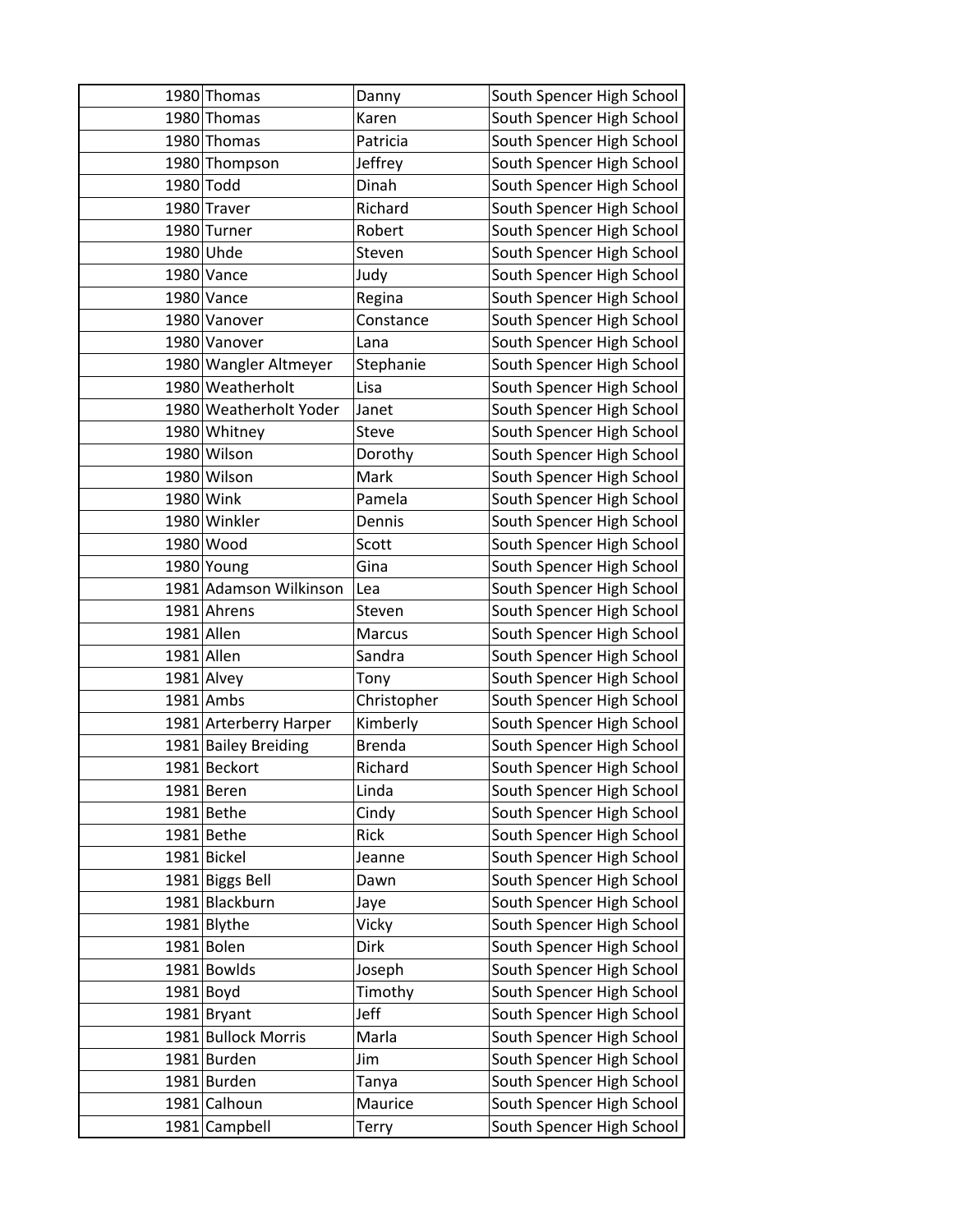|             | 1981 Chandler       | Christopher   | South Spencer High School |
|-------------|---------------------|---------------|---------------------------|
|             | 1981 Chapman        | Dennis        | South Spencer High School |
|             | 1981 Chapman        | Raye          | South Spencer High School |
|             | 1981 Coomes, Jr.    | Francis       | South Spencer High School |
|             | 1981 Cooper         | Karen         | South Spencer High School |
|             | 1981 Corne          | Ron           | South Spencer High School |
|             | 1981 Cross          | <b>Brian</b>  | South Spencer High School |
|             | 1981 Cross          | Tracy         | South Spencer High School |
|             | 1981 Daniel         | Chanse        | South Spencer High School |
|             | 1981 Daniel         | Joanna        | South Spencer High School |
|             | 1981 Davis          | Jeff          | South Spencer High School |
|             | 1981 Dinning Owens  | Sharon        | South Spencer High School |
|             | 1981 Dohoney        | Rhonda        | South Spencer High School |
|             | 1981 Dunn           | Vicki         | South Spencer High School |
|             | 1981 Enlow          | Cheri         | South Spencer High School |
|             | 1981 Enlow          | Lori          | South Spencer High School |
|             | 1981 Frobeter       | Gary          | South Spencer High School |
|             | 1981 Froehlich      | Jola          | South Spencer High School |
|             | 1981 Fulkerson      | Mike          | South Spencer High School |
|             | 1981 Fulks          | Christy       | South Spencer High School |
|             | 1981 Fulks          | Keith         | South Spencer High School |
|             | 1981 Fulks          | Lesa          | South Spencer High School |
|             | 1981 Fuqua          | Debra         | South Spencer High School |
|             | 1981 Garrett        | Cathryn       | South Spencer High School |
|             | 1981 Gaston         | Danny         | South Spencer High School |
|             | 1981 Girtman Harmon | Julia         | South Spencer High School |
|             | $1981$ Goins        | Linda         | South Spencer High School |
|             | 1981 Goweay         | Jennifer      | South Spencer High School |
|             | 1981 Green          | David         | South Spencer High School |
|             | 1981 Greene         | Jim           | South Spencer High School |
|             | 1981 Grose          | Stephen       | South Spencer High School |
|             | 1981 Gugino         | Anthony       | South Spencer High School |
|             | $1981$ Gunn         | Donna         | South Spencer High School |
|             | 1981 Gunn           | Scott         | South Spencer High School |
|             | 1981 Hamilton       | Therresa      | South Spencer High School |
|             | 1981 Hargis Thomas  | Karen         | South Spencer High School |
|             | 1981 Harmon         | Jeffrey       | South Spencer High School |
|             | 1981 Harper         | Matthew       | South Spencer High School |
|             | 1981 Harris         | <b>Teresa</b> | South Spencer High School |
| $1981$ Hass |                     | Rick          | South Spencer High School |
|             | 1981 Head           | Stephen       | South Spencer High School |
|             | 1981 Held Enyart    | Kimbra        | South Spencer High School |
|             | 1981 Henderson      | <b>Thomas</b> | South Spencer High School |
|             | 1981 Holland Jr.    | George        | South Spencer High School |
|             | 1981 Hoosier        | Jamie         | South Spencer High School |
|             | 1981 Horn           | Michael       | South Spencer High School |
|             | 1981 Hunter         | Mark          | South Spencer High School |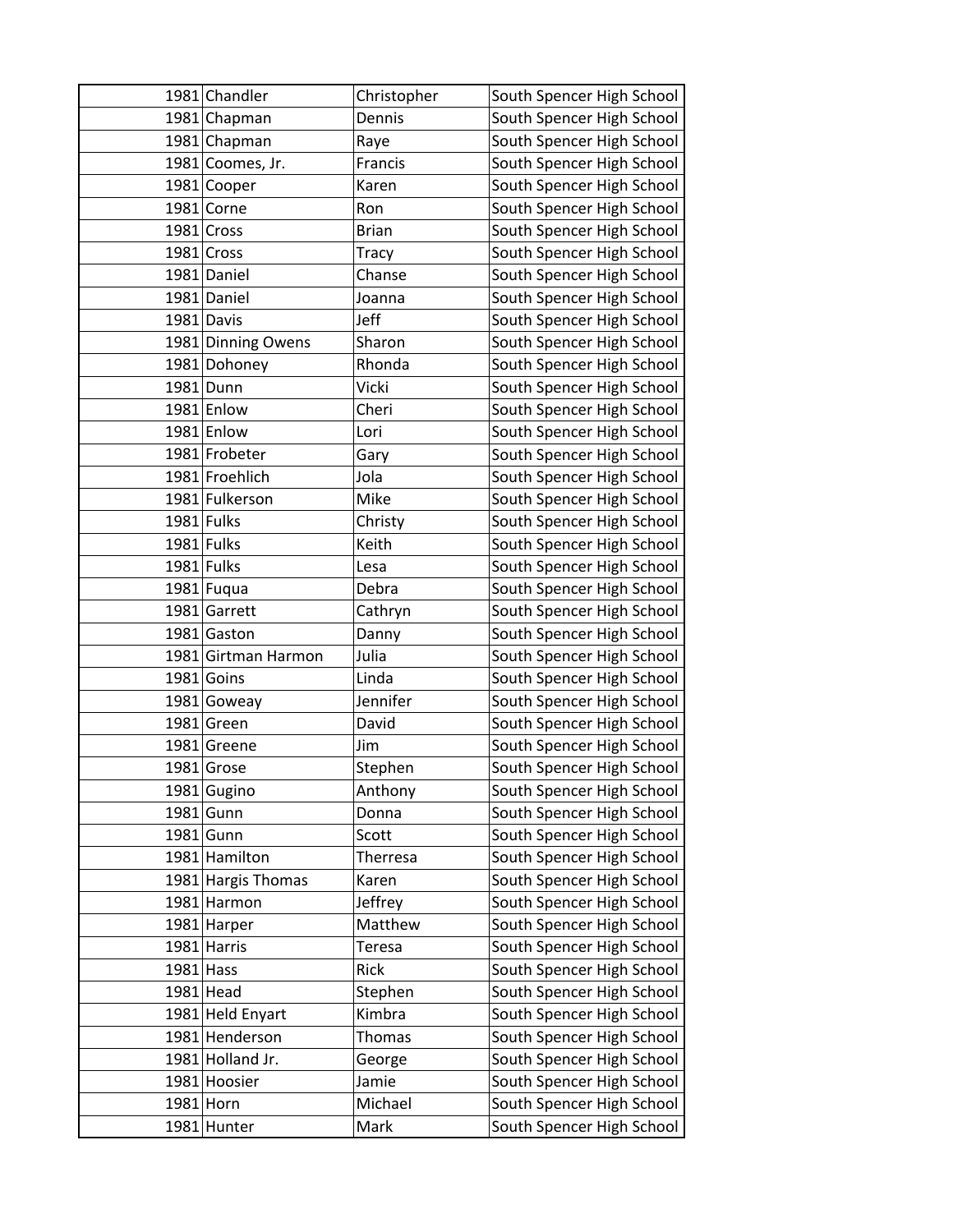|           | 1981 Hurm               | Cynthia       | South Spencer High School |
|-----------|-------------------------|---------------|---------------------------|
|           | 1981 Huser              | Debbie        | South Spencer High School |
|           | 1981 Hutchison          | Wade          | South Spencer High School |
|           | 1981 Jackson            | Mark          | South Spencer High School |
| 1981 Jane |                         | Shannon       | South Spencer High School |
|           | 1981 Jaquess            | James         | South Spencer High School |
|           | 1981 Jimenez            | Mario         | South Spencer High School |
|           | 1981 Jones              | Mary          | South Spencer High School |
|           | 1981 Jones              | Susan         | South Spencer High School |
|           | 1981 Kebortz            | Kevin         | South Spencer High School |
|           | 1981 Keller             | Ronda         | South Spencer High School |
|           | 1981 Leroy Holly        | Susan Babette | South Spencer High School |
|           | 1981 Lester             | <b>Brian</b>  | South Spencer High School |
|           | 1981 Lester             | Byron         | South Spencer High School |
|           | 1981 Lindsey            | Angela        | South Spencer High School |
|           | 1981 Lindsey            | Paul          | South Spencer High School |
|           | 1981 Lindsey            | Rebecca       | South Spencer High School |
|           | 1981 Magill             | Richey        | South Spencer High School |
|           | 1981 Martin             | Rocky         | South Spencer High School |
|           | 1981 Mayo               | Scott         | South Spencer High School |
|           | 1981 McCormick          | Deidre        | South Spencer High School |
|           | 1981 McMican            | Sherry        | South Spencer High School |
|           | 1981 Metzger            | Randy         | South Spencer High School |
|           | 1981 Meyer              | Virgina       | South Spencer High School |
|           | 1981 Middelton Jackson  | Lisa          | South Spencer High School |
|           | 1981 Miller             | Carlyn        | South Spencer High School |
|           | 1981 Morris             | Paul          | South Spencer High School |
|           | 1981 Myers              | Micheale      | South Spencer High School |
|           | 1981 Nunn               | John          | South Spencer High School |
|           | 1981 Parson             | Jason         | South Spencer High School |
| 1981 Pate |                         | Terri         | South Spencer High School |
|           | 1981 Patrick            | Elizabeth     | South Spencer High School |
|           | 1981 Payne              | Jerri         | South Spencer High School |
|           | 1981 Payton             | Martin        | South Spencer High School |
|           | 1981 Powell             | Gina          | South Spencer High School |
|           | 1981 Purcell            | Lionel        | South Spencer High School |
|           | 1981 Rasor II           | James         | South Spencer High School |
|           | 1981 Ricks              | Edith         | South Spencer High School |
|           | 1981 Ridens             | Michael       | South Spencer High School |
|           | 1981 Riggs              | Deborah       | South Spencer High School |
|           | 1981 Roberts            | Jeffrey       | South Spencer High School |
|           | 1981 Rudisill           | Bryan         | South Spencer High School |
| 1981 Rust |                         | Ronald        | South Spencer High School |
|           | 1981 Sarver             | Edward        | South Spencer High School |
|           | 1981 Seib Nance Sartore | Teresa        | South Spencer High School |
|           | 1981 Shirel             | Mark          | South Spencer High School |
|           | $1981$ Small            | Bennie        | South Spencer High School |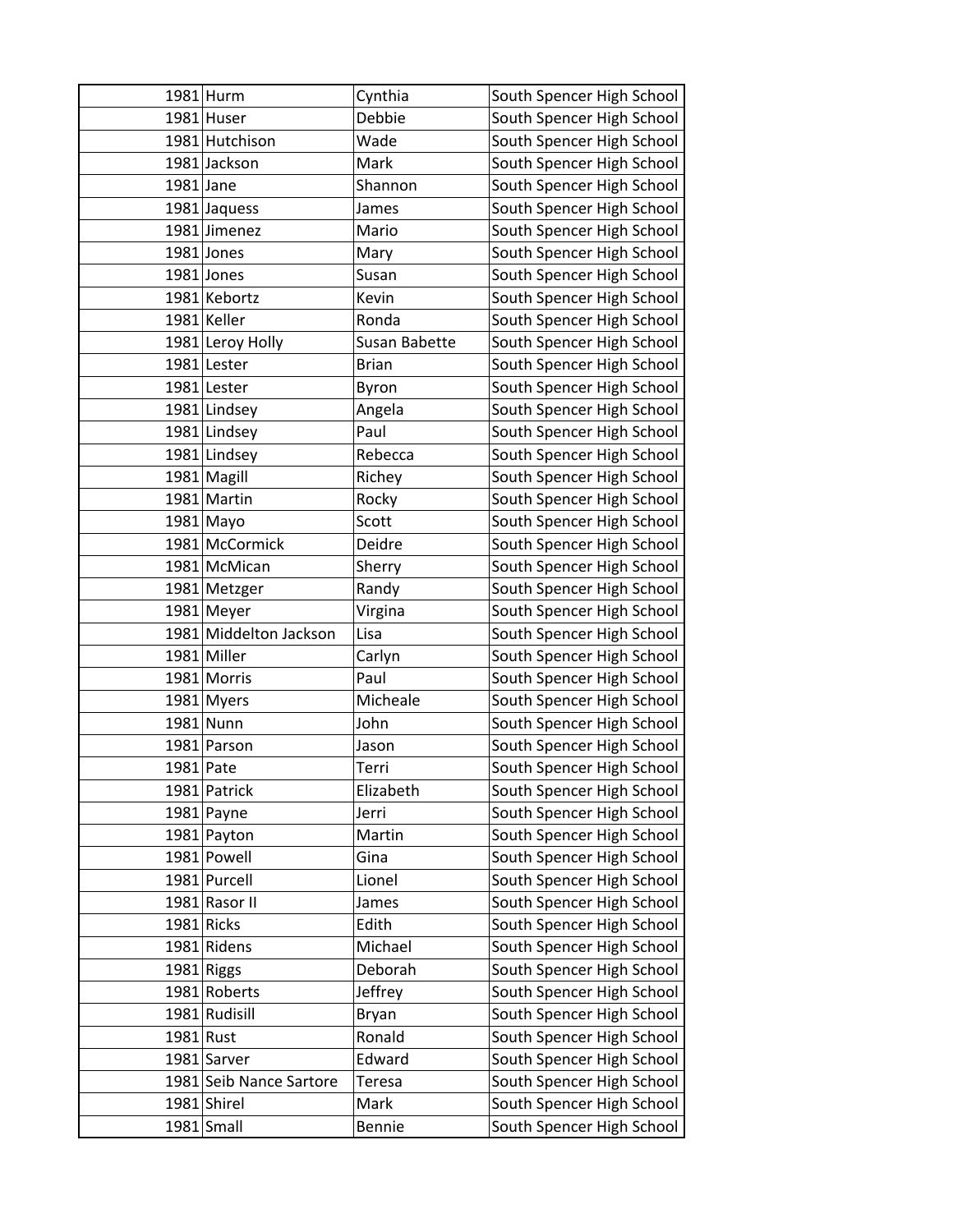|           | 1981 Smith          | Patti         | South Spencer High School |
|-----------|---------------------|---------------|---------------------------|
|           | 1981 Snyder         | Cynthia       | South Spencer High School |
|           | 1981 Stateler       | Jeff          | South Spencer High School |
|           | 1981 Stewart        | <b>Brenda</b> | South Spencer High School |
|           | 1981 Stoermer       | Scott         | South Spencer High School |
|           | 1981 Tetrick        | Tina          | South Spencer High School |
| 1981 Vaal |                     | August        | South Spencer High School |
|           | 1981 Vanover        | Janet         | South Spencer High School |
|           | 1981 Varble         | Dale          | South Spencer High School |
|           | 1981 Vaughn         | Cathy         | South Spencer High School |
|           | 1981 Walker         | Charles       | South Spencer High School |
| 1981 Wall |                     | James         | South Spencer High School |
|           | 1981 Ward           | Aaron         | South Spencer High School |
|           | 1981 Warren         | Tammy         | South Spencer High School |
|           | 1981 Warren         | Wanda         | South Spencer High School |
|           | 1981 Weber          | Danny         | South Spencer High School |
|           | 1981 Westfall       | Connie        | South Spencer High School |
|           | 1981 Wilbur         | Paula         | South Spencer High School |
|           | 1981 Wilhelmus      | Jeffery       | South Spencer High School |
|           | 1981 Winkler        | Royce         | South Spencer High School |
|           | 1981 Young          | Richard       | South Spencer High School |
|           | 1982 Adams          | Lisa          | South Spencer High School |
|           | 1982 Adkins Boarman | Tammy         | South Spencer High School |
|           | 1982 Adkisson       | Kevin         | South Spencer High School |
|           | 1982 Barclay        | William       | South Spencer High School |
|           | 1982 Bartlett       | Adam          | South Spencer High School |
|           | 1982 Basham         | Patricia      | South Spencer High School |
|           | 1982 Beehn          | Kimberly      | South Spencer High School |
|           | 1982 Belcher        | Kyle          | South Spencer High School |
|           | 1982 Birge          | Angel         | South Spencer High School |
|           | 1982 Blanchard      | Rocky         | South Spencer High School |
|           | 1982 Bohnekamper    | Todd          | South Spencer High School |
|           | 1982 Bowlds         | Sandra        | South Spencer High School |
|           | 1982 Bowman         | Gary          | South Spencer High School |
|           | $1982$ Boyd         | Sheila        | South Spencer High School |
|           | 1982 Boyer Jr.      | James         | South Spencer High School |
|           | 1982 Brown          | Holly         | South Spencer High School |
|           | 1982 Burch          | Paula         | South Spencer High School |
|           | 1982 Burden         | Kenny         | South Spencer High School |
|           | 1982 Byerly         | Jennifer      | South Spencer High School |
|           | 1982 Cameron        | Paul          | South Spencer High School |
|           | 1982 Chandler       | Tracy         | South Spencer High School |
|           | 1982 Childers       | Janice        | South Spencer High School |
|           | 1982 Claise         | Brenda        | South Spencer High School |
|           | 1982 Cooper         | Carrollyn     | South Spencer High School |
|           | 1982 Cotton         | Kathleen      | South Spencer High School |
|           | 1982 Crawford       | Ricky         | South Spencer High School |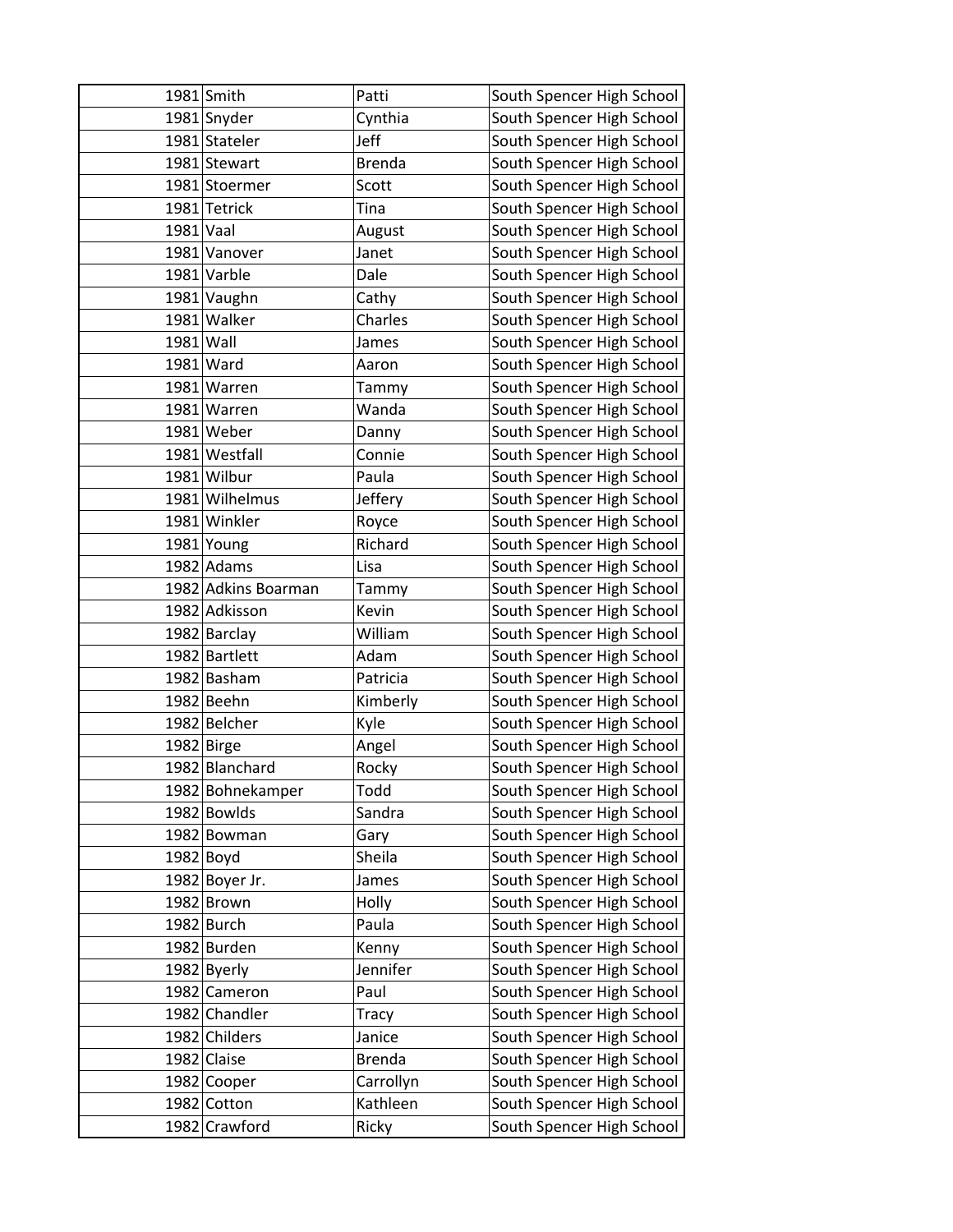| 1982 Cron   |                         | Rodney      | South Spencer High School |
|-------------|-------------------------|-------------|---------------------------|
| 1982 Cron   |                         | Tammy       | South Spencer High School |
| 1982 Cron   |                         | Tonya       | South Spencer High School |
|             | 1982 Daming             | David       | South Spencer High School |
|             | 1982 Daming             | Janey       | South Spencer High School |
|             | 1982 Dawson Grose       | Jana        | South Spencer High School |
|             | 1982 Decker             | Robert      | South Spencer High School |
|             | 1982 Denstorff          | Rick        | South Spencer High School |
|             | 1982 Dowdy              | Vicky       | South Spencer High School |
|             | 1982 Driskell           | Kelly       | South Spencer High School |
|             | 1982 Embry              | Patricia    | South Spencer High School |
|             | 1982 Engelmeyer         | Kenneth     | South Spencer High School |
|             | 1982 Erwin Hayworth     | Carol       | South Spencer High School |
|             | 1982 Feuerbach Schaefer | Lorene      | South Spencer High School |
|             | 1982 Frapp              | Cynthia     | South Spencer High School |
|             | 1982 Frobeter           | Mary        | South Spencer High School |
|             | 1982 Fulkerson          | Curtis      | South Spencer High School |
|             | 1982 Fulks              | John        | South Spencer High School |
|             | 1982 Garrett            | Troy        | South Spencer High School |
|             | 1982 Goldsberry         | Tammy       | South Spencer High School |
|             | 1982 Goldsberry         | Tim         | South Spencer High School |
|             | 1982 Green              | Barry       | South Spencer High School |
|             | 1982 Grimes             | Connie      | South Spencer High School |
|             | 1982 Grose              | Jeffrey     | South Spencer High School |
|             | 1982 Gunn               | Julie       | South Spencer High School |
|             | 1982 Haaff              | David       | South Spencer High School |
|             | 1982 Hagan              | Lori        | South Spencer High School |
|             | 1982 Hamilton           | Anthony     | South Spencer High School |
|             | 1982 Hargis             | James       | South Spencer High School |
|             | 1982 Havener            | Michael     | South Spencer High School |
|             | 1982 Hayse              | George      | South Spencer High School |
|             | 1982 Head               | Donald      | South Spencer High School |
| $1982$ Hess |                         | Darcy       | South Spencer High School |
|             | 1982 Holland            | William     | South Spencer High School |
|             | 1982 Horn               | Alex        | South Spencer High School |
|             | 1982 Hurm               | Larry       | South Spencer High School |
|             | 1982 Hutchinson         | Robin       | South Spencer High School |
| 1982 Jolly  |                         | Scott       | South Spencer High School |
|             | 1982 Jones              | James       | South Spencer High School |
|             | 1982 Jones              | Jennifer    | South Spencer High School |
|             | 1982 Jones              | Loren       | South Spencer High School |
|             | 1982 Jordan             | Becky       | South Spencer High School |
|             | 1982 Keefer             | Devin       | South Spencer High School |
|             | 1982 Keller             | Patrick     | South Spencer High School |
|             | 1982 Ketcham            | John        | South Spencer High School |
|             | 1982 Kirkpatrick        | Chrostopher | South Spencer High School |
|             | 1982 Knebel             | Christine   | South Spencer High School |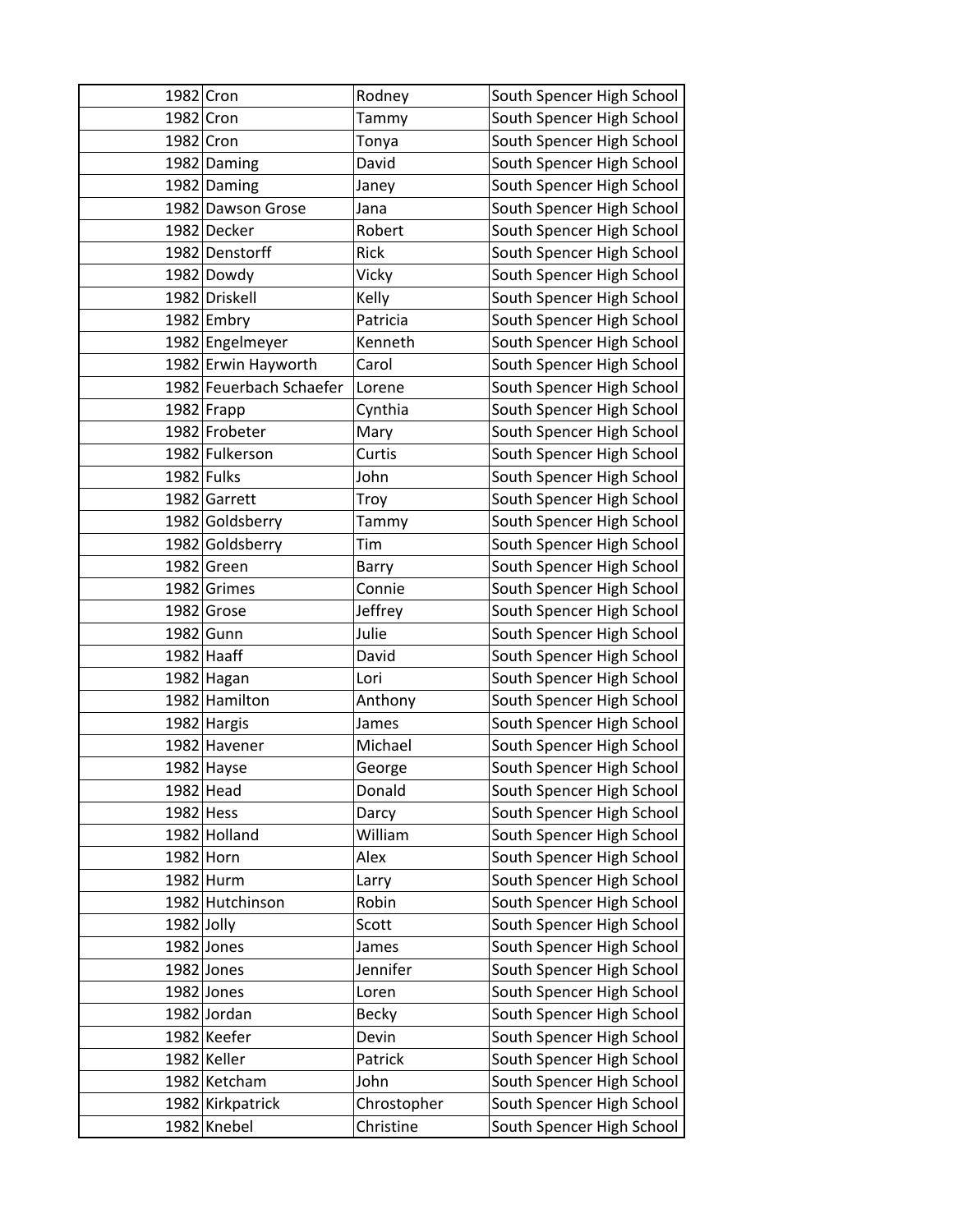| 1982 Kost  |                       | Jeffrey       | South Spencer High School |
|------------|-----------------------|---------------|---------------------------|
|            | 1982 Kreisle          | Kimberly      | South Spencer High School |
|            | 1982 Langdon          | Donna         | South Spencer High School |
|            | 1982 Lashley Campbell | Connie        | South Spencer High School |
|            | 1982 Lashley Williams | Karen         | South Spencer High School |
|            | 1982 Lawson           | Teresa        | South Spencer High School |
|            | 1982 Lindsey          | Allison       | South Spencer High School |
|            | 1982 Lindsey Jr.      | Joe           | South Spencer High School |
|            | 1982 Lockridge        | Timothy       | South Spencer High School |
|            | 1982 Mallory          | Melinda       | South Spencer High School |
|            | 1982 Mayo             | <b>Teresa</b> | South Spencer High School |
|            | 1982 McClure          | Jerri         | South Spencer High School |
|            | 1982 McGrew           | Melinda       | South Spencer High School |
|            | 1982 McKinney         | Janet         | South Spencer High School |
|            | 1982 McMican          | Charles       | South Spencer High School |
|            | 1982 Meece            | David         | South Spencer High School |
|            | 1982 Merrick          | Harvey        | South Spencer High School |
|            | 1982 Miles            | Angie         | South Spencer High School |
|            | 1982 Miller           | Morgan        | South Spencer High School |
|            | 1982 Morris           | Barry         | South Spencer High School |
|            | 1982 Morris           | <b>Rick</b>   | South Spencer High School |
| 1982 Motl  |                       | David         | South Spencer High School |
|            | 1982 Motteler         | Gerald        | South Spencer High School |
|            | 1982 Murray           | James         | South Spencer High School |
|            | 1982 Muse             | Jeff          | South Spencer High School |
|            | 1982 Myers            | Shelley       | South Spencer High School |
|            | 1982 Nichols          | David         | South Spencer High School |
|            | 1982 Nixon            | David         | South Spencer High School |
|            | 1982 Parker           | Cheri         | South Spencer High School |
|            | 1982 Partridge        | Renee         | South Spencer High School |
|            | 1982 Payne            | Cherie        | South Spencer High School |
|            | 1982 Pfingston        | Bobby         | South Spencer High School |
|            | 1982 Phelps           | John          | South Spencer High School |
| 1982 Polk  |                       | Randy         | South Spencer High School |
|            | $1982$ Popp           | Saundra       | South Spencer High School |
|            | 1982 Pounds           | Kristina      | South Spencer High School |
| 1982 Ricks |                       | Clo           | South Spencer High School |
|            | 1982 Rininger         | Jody          | South Spencer High School |
|            | 1982 Robinson         | Charles       | South Spencer High School |
|            | 1982 Robinson         | Cheryl        | South Spencer High School |
|            | 1982 Rogers           | Hope          | South Spencer High School |
|            | 1982 Rogier           | Steve         | South Spencer High School |
|            | 1982 Rothrock         | Sharon        | South Spencer High School |
|            | 1982 Rudisill         | Gwen          | South Spencer High School |
|            | 1982 Sarver           | Jane          | South Spencer High School |
|            | 1982 Sarver           | Jerri         | South Spencer High School |
|            | 1982 Simpson          | Felicia       | South Spencer High School |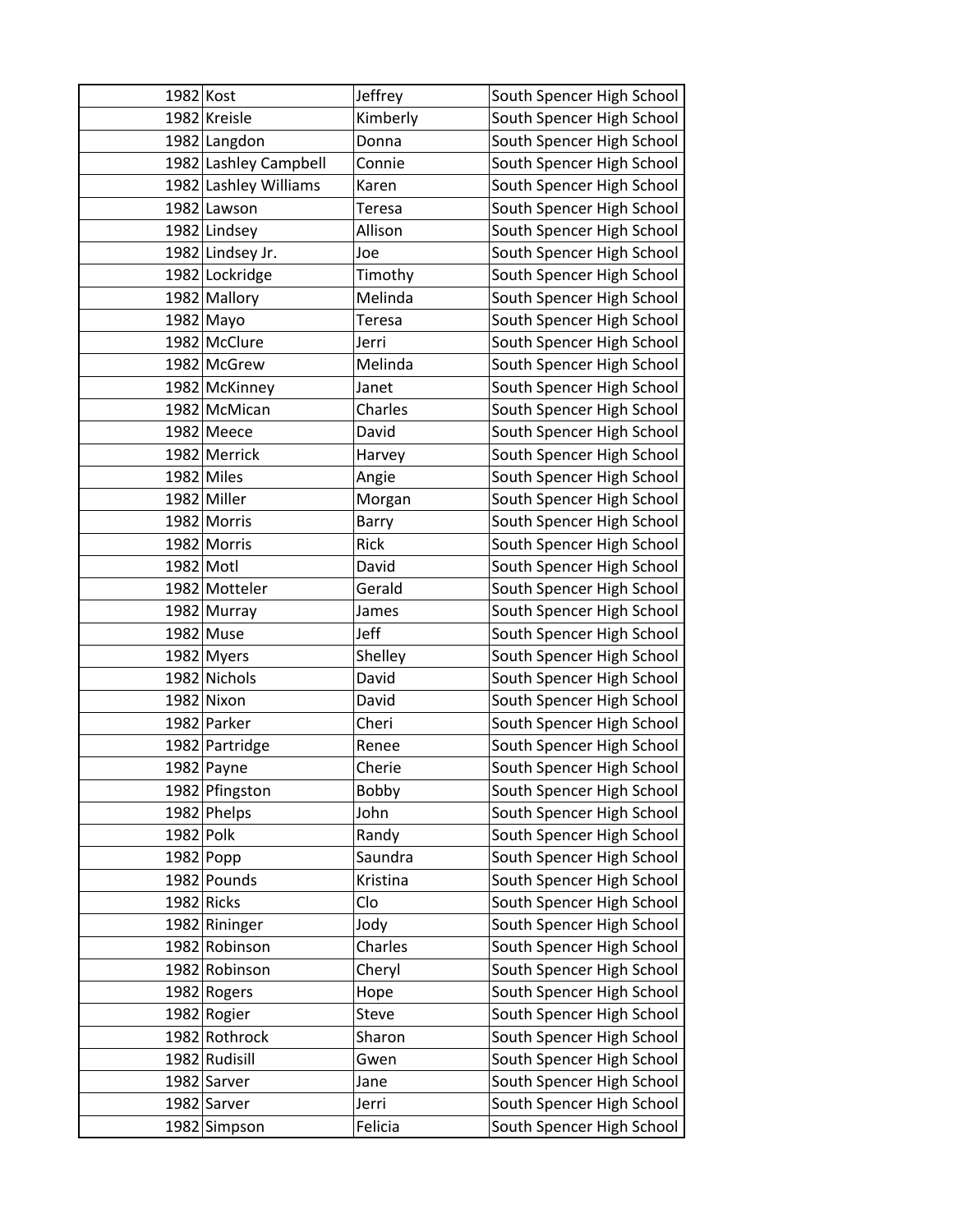|            | 1982 Snyder Payne     | Jennifer       | South Spencer High School |
|------------|-----------------------|----------------|---------------------------|
|            | 1982 Stallings Dougan | Sarah          | South Spencer High School |
|            | 1982 Stoermer         | Todd           | South Spencer High School |
|            | 1982 Sturgeon         | Lea            | South Spencer High School |
|            | 1982 Thomas           | <b>Burke</b>   | South Spencer High School |
|            | 1982 Thrasher         | Gary           | South Spencer High School |
|            | 1982 Traver           | James          | South Spencer High School |
|            | 1982 Traver           | Rosemary       | South Spencer High School |
|            | 1982 Uhde             | Michael        | South Spencer High School |
|            | 1982 Vanover          | Jimmie         | South Spencer High School |
|            | 1982 Walls            | Deneen         | South Spencer High School |
|            | 1982 Welch            | <b>Theresa</b> | South Spencer High School |
|            | 1982 Wheatley         | Angela         | South Spencer High School |
|            | 1982 Wilkinson        | Warren         | South Spencer High School |
|            | 1982 Williams         | Joy            | South Spencer High School |
|            | 1982 Williams         | Rebecca        | South Spencer High School |
|            | 1982 Williams Smith   | Virginia       | South Spencer High School |
|            | 1982 Williamson       | Debra          | South Spencer High School |
|            | 1982 Wilson           | Shawn          | South Spencer High School |
|            | 1982 Wink             | Jeff           | South Spencer High School |
|            | 1982 Wirthwein        | Rhonda         | South Spencer High School |
|            | 1982 Woodward         | Cindy          | South Spencer High School |
|            | 1982 Young            | James          | South Spencer High School |
|            | 1982 Young            | Kim            | South Spencer High School |
|            | 1983 Adams            | Shelia         | South Spencer High School |
|            | 1983 Ambrose          | Ken            | South Spencer High School |
|            | 1983 Ambs Keller      | Carol          | South Spencer High School |
|            | 1983 Atchison Daming  | Rita           | South Spencer High School |
|            | 1983 Badger           | Alaina         | South Spencer High School |
|            | 1983 Barber           | Loren          | South Spencer High School |
|            | 1983 Barclay          | Raymond        | South Spencer High School |
|            | 1983 Barclay          | Sheila         | South Spencer High School |
|            | 1983 Bartlett Stewart | <b>Becky</b>   | South Spencer High School |
|            | 1983 Beeler           | Dee            | South Spencer High School |
| 1983 Bell  |                       | Michael        | South Spencer High School |
|            | 1983 Bidwell          | <b>Brian</b>   | South Spencer High School |
|            | 1983 Biggs            | Charles        | South Spencer High School |
| 1983 Blair |                       | Bill           | South Spencer High School |
| 1983 Blair |                       | Scott          | South Spencer High School |
|            | 1983 Bleemel          | Bill           | South Spencer High School |
|            | 1983 Bretz            | Tim            | South Spencer High School |
|            | 1983 Burroughs Burden | Traci          | South Spencer High School |
|            | 1983 Cadick           | Susan          | South Spencer High School |
|            | 1983 Calhoun          | Debra          | South Spencer High School |
|            | 1983 Campbell Vaal    | Sherry         | South Spencer High School |
|            | 1983 Canary           | Les            | South Spencer High School |
|            | 1983 Carpenter        | Michael        | South Spencer High School |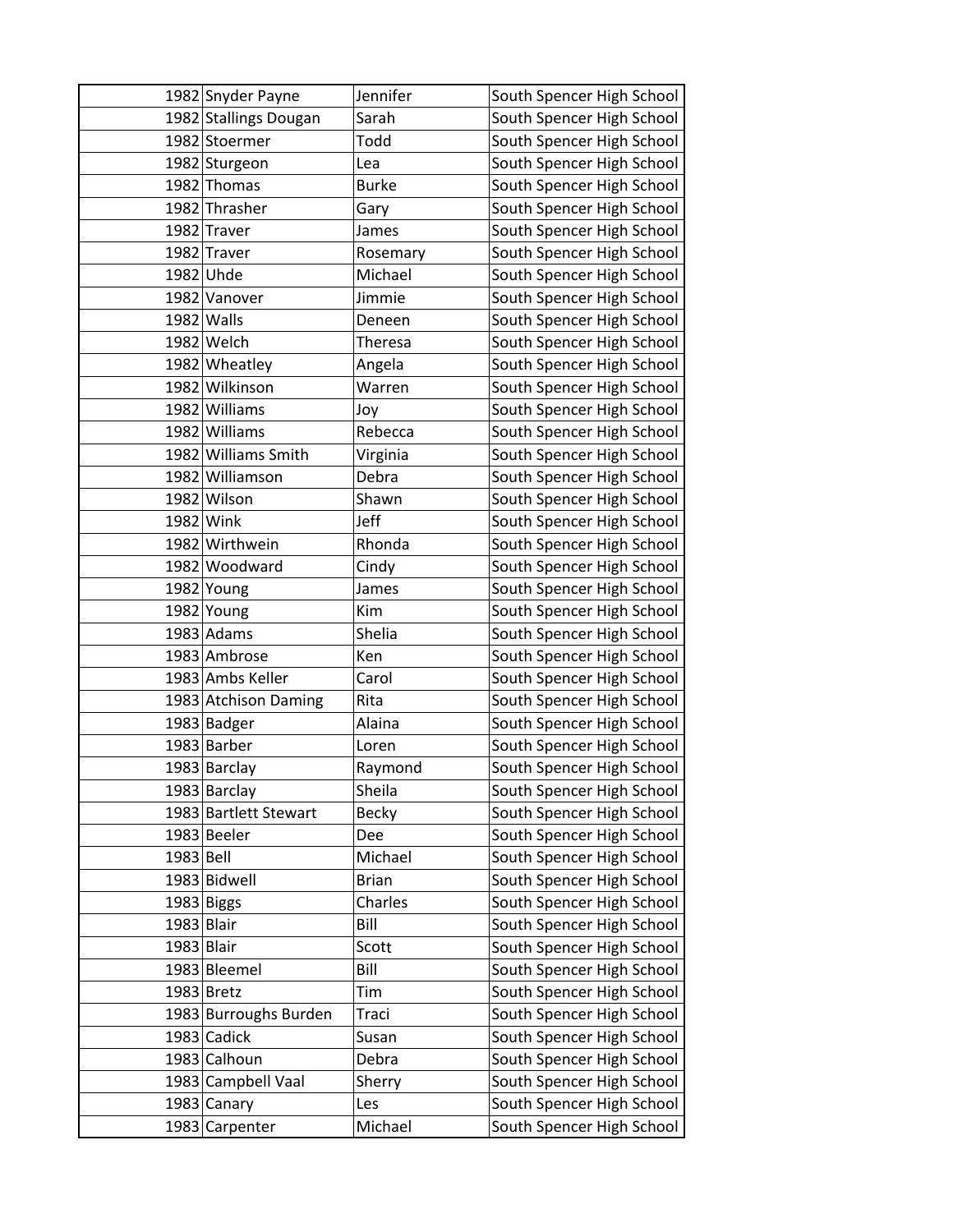|            | 1983 Carter            | Robin        | South Spencer High School |
|------------|------------------------|--------------|---------------------------|
| 1983 Cecil |                        | Kevin        | South Spencer High School |
|            | 1983 Cedergren         | Eric         | South Spencer High School |
|            | 1983 Chapman           | Douglas      | South Spencer High School |
|            | 1983 Cissell Zollinger | Kim          | South Spencer High School |
|            | 1983 Clark             | Ramon        | South Spencer High School |
|            | 1983 Coomes Whorley    | Carvella     | South Spencer High School |
| 1983 Cox   |                        | Roechelle    | South Spencer High School |
|            | 1983 Crane             | Steve        | South Spencer High School |
|            | 1983 Daming            | Michael      | South Spencer High School |
|            | 1983 Davis             | Julia        | South Spencer High School |
|            | 1983 Decker            | Don          | South Spencer High School |
|            | 1983 Dillon            | Roby         | South Spencer High School |
|            | 1983 Dinning Lawrence  | Kimberly     | South Spencer High School |
|            | 1983 Dowell            | Samuel       | South Spencer High School |
|            | 1983 Downey            | Deva         | South Spencer High School |
|            | 1983 Downs Jr.         | Dannie       | South Spencer High School |
|            | $1983$ Embry           | Jeff         | South Spencer High School |
|            | 1983 Engelmeyer        | Deborah      | South Spencer High School |
|            | 1983 Ernst II          | Allen        | South Spencer High School |
|            | 1983 Esterline         | <b>Brent</b> | South Spencer High School |
|            | $1983$ Evans           | Danny        | South Spencer High School |
|            | 1983 Everett           | Frieda       | South Spencer High School |
| 1983 Ford  |                        | Rebecca      | South Spencer High School |
|            | 1983 Francis           | Tena         | South Spencer High School |
|            | $1983$ Frapp           | Murray       | South Spencer High School |
|            | 1983 Garrett Neal      | Marilyn      | South Spencer High School |
|            | 1983 Gordon Jones      | Tamyra       | South Spencer High School |
|            | 1983 Goweay            | Julie        | South Spencer High School |
|            | 1983 Green             | Penney       | South Spencer High School |
|            | 1983 Gripenstroh       | Lisa         | South Spencer High School |
|            | $1983$ Gross           | Shannon      | South Spencer High School |
|            | 1983 Gugino            | Jimmy        | South Spencer High School |
|            | 1983 Hagan             | Lisa         | South Spencer High School |
|            | 1983 Hamey             | Steven       | South Spencer High School |
|            | 1983 Hammers           | Alan         | South Spencer High School |
|            | 1983 Harpenau          | Steven       | South Spencer High School |
|            | 1983 Harris Turman     | Roberta      | South Spencer High School |
|            | 1983 Hart Hyatt        | Dinah        | South Spencer High School |
|            | 1983 Hawkins Spurrier  | Lisa         | South Spencer High School |
|            | 1983 Henderson Biggs   | Susan        | South Spencer High School |
|            | 1983 Herrell           | Donald       | South Spencer High School |
|            | 1983 Herrell           | Kevin        | South Spencer High School |
|            | 1983 Howe              | Angela       | South Spencer High School |
|            | 1983 Humphrey          | Lisa         | South Spencer High School |
|            | 1983 Hurm              | Ronald       | South Spencer High School |
|            | 1983 Jefferson         | John         | South Spencer High School |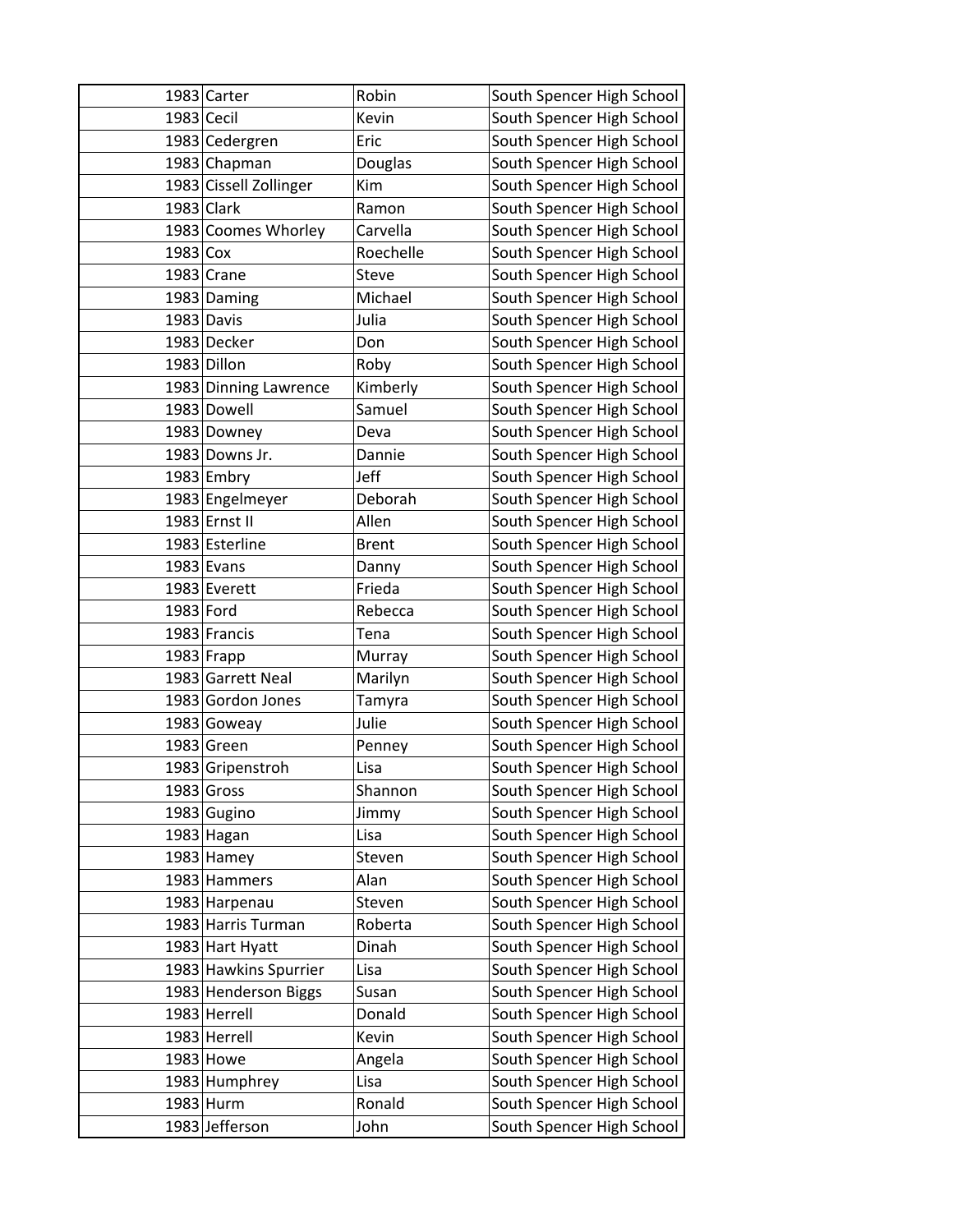|           | 1983 Jensen Bell     | Dawn         | South Spencer High School |
|-----------|----------------------|--------------|---------------------------|
|           | 1983 Jones           | Donald       | South Spencer High School |
|           | 1983 Kebortz Banks   | Karen        | South Spencer High School |
|           | 1983 Ketcham         | <b>Bob</b>   | South Spencer High School |
| 1983 King |                      | Gordon       | South Spencer High School |
| 1983 King |                      | Jodie        | South Spencer High School |
|           | 1983 Kirkwood        | James        | South Spencer High School |
|           | 1983 Koon Collins    | Lori         | South Spencer High School |
|           | 1983 Lashley         | Mia          | South Spencer High School |
|           | 1983 Lauer           | David        | South Spencer High School |
|           | 1983 LeRoy           | Marvin       | South Spencer High School |
|           | 1983 Lillpop         | Shelly       | South Spencer High School |
|           | 1983 Lindsey         | Malissa      | South Spencer High School |
|           | 1983 Lovins          | <b>Brian</b> | South Spencer High School |
|           | 1983 Magill          | Mary         | South Spencer High School |
|           | 1983 Martin McGinnis | Carolyn      | South Spencer High School |
|           | 1983 Mayes           | Larry        | South Spencer High School |
|           | 1983 McBride Jr.     | John         | South Spencer High School |
|           | 1983 McKeethen       | Kristi       | South Spencer High School |
|           | 1983 McKinney        | Nancy        | South Spencer High School |
|           | 1983 Meece           | Michelle     | South Spencer High School |
|           | 1983 Meyer           | Allen        | South Spencer High School |
|           | 1983 Miller          | Craig        | South Spencer High School |
|           | 1983 Miller          | Jim          | South Spencer High School |
|           | 1983 Miller Cummings | Wendy        | South Spencer High School |
|           | 1983 Morley          | Tamie        | South Spencer High School |
|           | 1983 Morris          | Angela       | South Spencer High School |
|           | 1983 Morton Kebortz  | Angela       | South Spencer High School |
|           | 1983 Moseley         | Richard      | South Spencer High School |
|           | 1983 Motteler Moline | Kathy        | South Spencer High School |
|           | 1983 Naegele         | William      | South Spencer High School |
| 1983 Noe  |                      | Russell      | South Spencer High School |
| 1983 Ogle |                      | Holly        | South Spencer High School |
|           | 1983 Parker          | Craig        | South Spencer High School |
| 1983 Pate |                      | <b>Bruce</b> | South Spencer High School |
|           | 1983 Patmore         | Doug         | South Spencer High School |
|           | 1983 Payne Gelarden  | Jennifer     | South Spencer High School |
|           | 1983 Payne Gregory   | Faye         | South Spencer High School |
|           | 1983 Payton          | Parvin       | South Spencer High School |
|           | 1983 Peckenpaugh     | Robert       | South Spencer High School |
|           | 1983 Pierce          | Angela       | South Spencer High School |
|           | 1983 Pierson         | Troy         | South Spencer High School |
|           | 1983 Popp Bailey     | Laura        | South Spencer High School |
|           | 1983 Prewitt         | Gary         | South Spencer High School |
|           | 1983 Rasor           | Eric         | South Spencer High School |
|           | 1983 Richard Miller  | Jayne        | South Spencer High School |
|           | 1983 Riggs           | Donald       | South Spencer High School |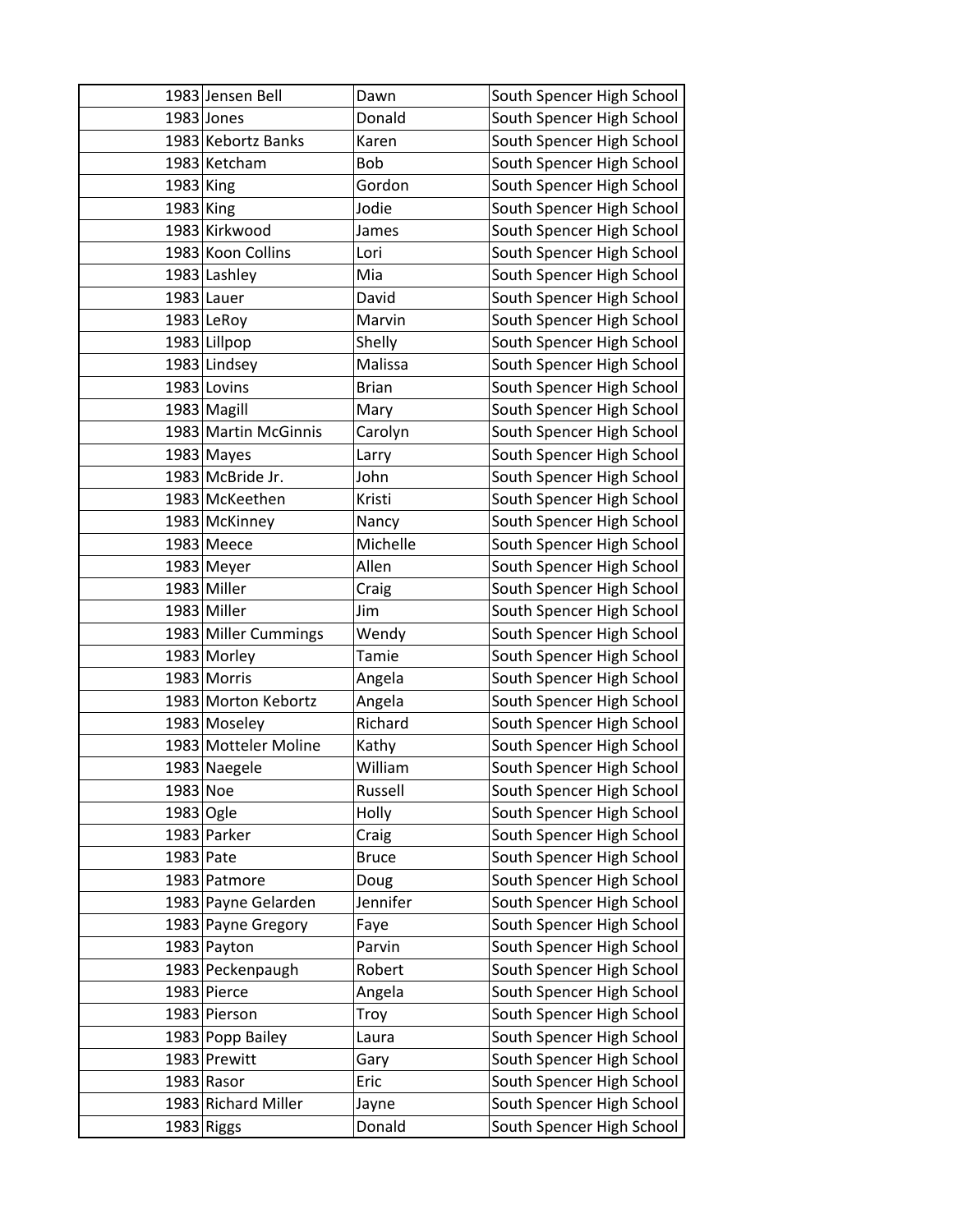|            | 1983 Rogier Cleavinger | Julie          | South Spencer High School |
|------------|------------------------|----------------|---------------------------|
|            | 1983 Rohrscheib        | Dan            | South Spencer High School |
|            | 1983 Rudisill          | Chris          | South Spencer High School |
|            | 1983 Schroeder Russell | Tammy          | South Spencer High School |
|            | 1983 Schulte           | Michael        | South Spencer High School |
|            | 1983 Sermersheim       | Eric           | South Spencer High School |
|            | 1983 Shourds           | Barry          | South Spencer High School |
|            | 1983 Shourds Ward      | Kelly          | South Spencer High School |
|            | 1983 Sibrel            | Renne          | South Spencer High School |
|            | 1983 Smith             | Jim            | South Spencer High School |
|            | 1983 Smith             | Kevin          | South Spencer High School |
|            | 1983 Snyder            | Cassandra      | South Spencer High School |
|            | 1983 Snyder            | Charles        | South Spencer High School |
|            | 1983 Spinks            | <b>Becky</b>   | South Spencer High School |
|            | 1983 Spoon             | Jacklyn        | South Spencer High School |
|            | 1983 Swanker           | Jim            | South Spencer High School |
|            | 1983 Taylor            | Terry          | South Spencer High School |
|            | 1983 Thomason          | Donald         | South Spencer High School |
|            | 1983 Thompson          | Scott          | South Spencer High School |
|            | 1983 Turner Roth       | Tammie         | South Spencer High School |
|            | 1983 Utzman            | Chris          | South Spencer High School |
|            | 1983 Vanover           | David          | South Spencer High School |
|            | 1983 Varble            | Scott          | South Spencer High School |
|            | 1983 Waltrip           | Barry          | South Spencer High School |
|            | 1983 Ward              | William        | South Spencer High School |
|            | 1983 Wathen            | Richard        | South Spencer High School |
|            | 1983 West              | James          | South Spencer High School |
|            | 1983 Willey            | Lisa           | South Spencer High School |
|            | 1983 Wilson            | Keith          | South Spencer High School |
|            | 1983 Wirthwein         | Renee          | South Spencer High School |
|            | 1983 Wolfrd            | Ann            | South Spencer High School |
|            | 1983 Woolsey           | Michele        | South Spencer High School |
|            | 1983 Wright            | <b>Bradley</b> | South Spencer High School |
|            | 1984 Adams Denham      | Jami           | South Spencer High School |
|            | 1984 Adamson III       | Kenneth        | South Spencer High School |
|            | 1984 Ahl III           | James          | South Spencer High School |
|            | 1984 Ahrens            | Keith          | South Spencer High School |
|            | 1984 Allen             | Derek          | South Spencer High School |
|            | 1984 Baize             | Larry          | South Spencer High School |
|            | 1984 Barnes            | Chad           | South Spencer High School |
|            | 1984 Beatty James      | Teresa         | South Spencer High School |
|            | 1984 Beehn             | Jill           | South Spencer High School |
|            | 1984 Beeler            | Garry          | South Spencer High School |
|            | 1984 Beeler            | Larry          | South Spencer High School |
|            | 1984 Biggs             | Elizabeth      | South Spencer High School |
|            | 1984 Black             | Sheree         | South Spencer High School |
| 1984 Blair |                        | Moman          | South Spencer High School |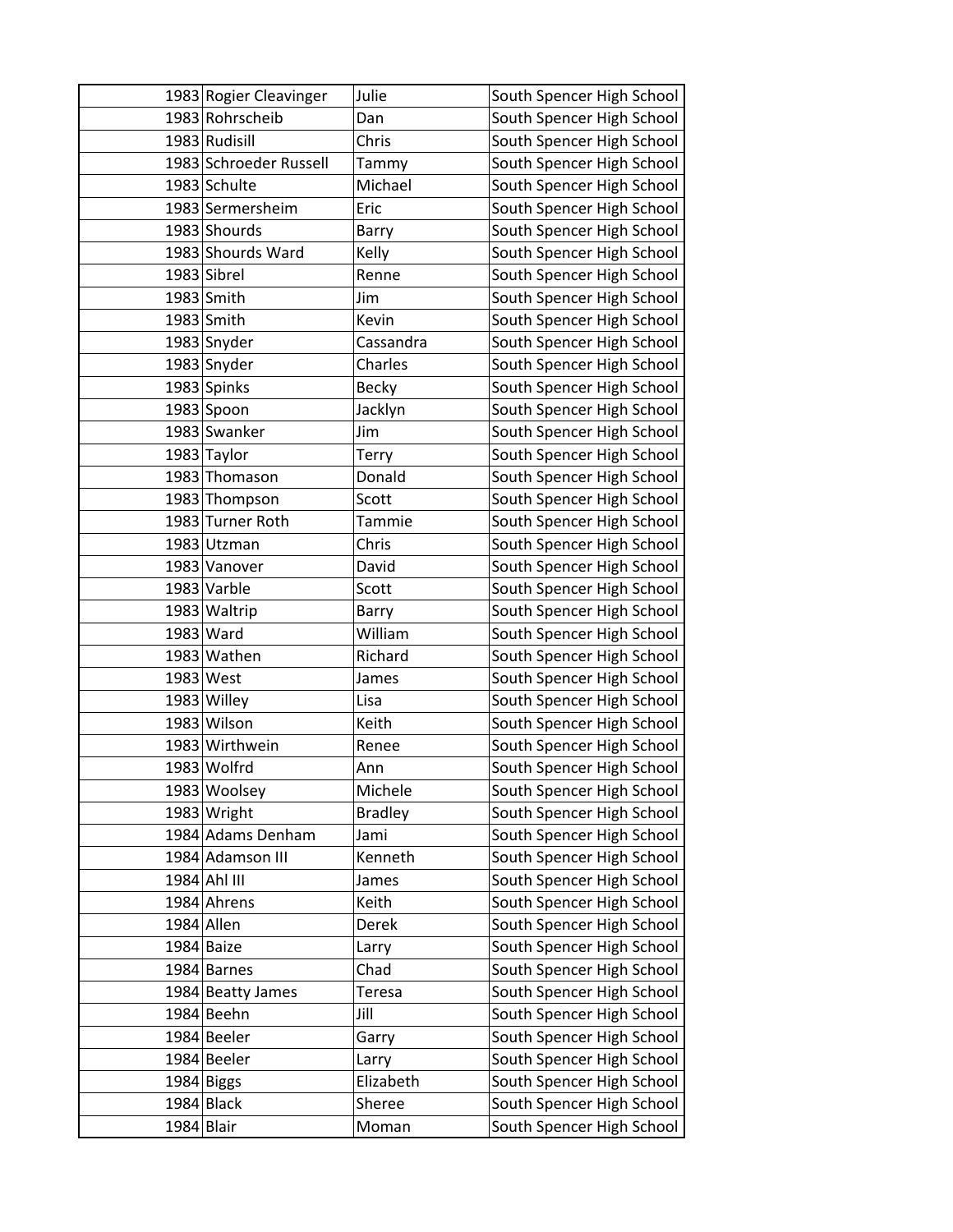|           | 1984 Bockstahler Duvall | La Donna     | South Spencer High School |
|-----------|-------------------------|--------------|---------------------------|
|           | 1984 Bowman             | Randy        | South Spencer High School |
|           | $1984$ Boyd             | Kaye         | South Spencer High School |
|           | 1984 Brendel            | Darwin       | South Spencer High School |
|           | 1984 Bryant             | Dwight       | South Spencer High School |
|           | 1984 Bullock            | David        | South Spencer High School |
|           | 1984 Campbell           | Jerry        | South Spencer High School |
|           | 1984 Chapman            | Scott        | South Spencer High School |
|           | 1984 Claise             | David        | South Spencer High School |
|           | 1984 Coomes             | Larry        | South Spencer High School |
|           | 1984 Cooper             | Ricky        | South Spencer High School |
|           | 1984 Crossley           | Jane         | South Spencer High School |
|           | 1984 Crowe              | Vickie       | South Spencer High School |
|           | 1984 Dartt              | Jonathan     | South Spencer High School |
|           | 1984 Dawson             | Ronald       | South Spencer High School |
|           | 1984 Decker             | Tamara       | South Spencer High School |
|           | 1984 Doggett            | Diana        | South Spencer High School |
|           | 1984 Embrey             | Michelle     | South Spencer High School |
|           | 1984 Embry              | Stacey       | South Spencer High School |
|           | 1984 Everett            | Robin        | South Spencer High School |
|           | 1984 Feuerbach          | Frances      | South Spencer High School |
|           | 1984 Fischer            | Ronald       | South Spencer High School |
|           | 1984 Fortune            | Michael      | South Spencer High School |
|           | 1984 Frakes Wilkinson   | Kathie       | South Spencer High School |
|           | 1984 Frank              | David        | South Spencer High School |
|           | 1984 Freels             | Christine    | South Spencer High School |
|           | 1984 Fulks              | Phillip      | South Spencer High School |
|           | 1984 Gaesser Carroll    | Theresa      | South Spencer High School |
|           | 1984 Goins              | Jennifer     | South Spencer High School |
|           | 1984 Goodman            | Lisabeth     | South Spencer High School |
|           | 1984 Greene             | Jeryl        | South Spencer High School |
|           | 1984 Greene             | Stacy        | South Spencer High School |
|           | 1984 Greene Harpenau    | Rebecca      | South Spencer High School |
|           | 1984 Gross              | Rodney       | South Spencer High School |
|           | 1984 Groves             | Ginger       | South Spencer High School |
|           | $1984$ Haley            | Freddie      | South Spencer High School |
| 1984 Hall |                         | David        | South Spencer High School |
|           | 1984 Harris             | Michele      | South Spencer High School |
| 1984 Hart |                         | David        | South Spencer High School |
|           | 1984 Harvey             | Rodney       | South Spencer High School |
| 1984 Held |                         | <b>Brad</b>  | South Spencer High School |
|           | 1984 Helms              | <b>Brian</b> | South Spencer High School |
|           | 1984 Henderson          | James        | South Spencer High School |
|           | 1984 Herrell            | <b>Brad</b>  | South Spencer High School |
|           | 1984 Holland Buchannan  | Carin        | South Spencer High School |
|           | 1984 Hurley             | Barry        | South Spencer High School |
|           | 1984 Ice Lopez          | Cheri        | South Spencer High School |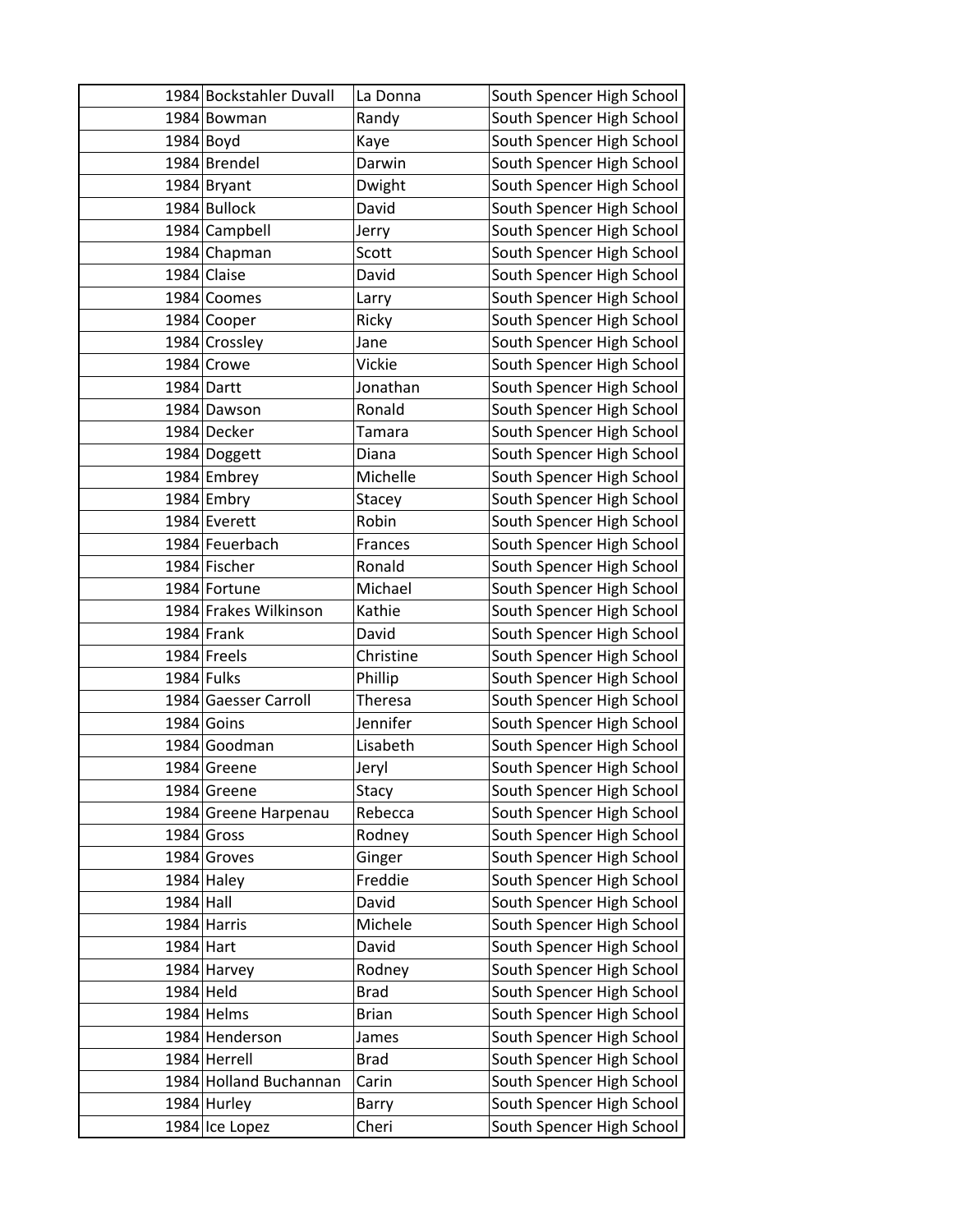|             | 1984 Jones Jaquess     | Freda             | South Spencer High School |
|-------------|------------------------|-------------------|---------------------------|
|             | 1984 Jordan            | Donna             | South Spencer High School |
|             | 1984 Kreisle           | Kevin             | South Spencer High School |
|             | 1984 Kuehn             | Jennifer          | South Spencer High School |
|             | 1984 Larson            | Lisa              | South Spencer High School |
|             | 1984 Lauer             | Norman            | South Spencer High School |
| 1984 Lehr   |                        | Doug              | South Spencer High School |
|             | 1984 Martin            | Ε.                | South Spencer High School |
|             | 1984 Martin            | Paul              | South Spencer High School |
|             | 1984 McDonald          | William           | South Spencer High School |
|             | 1984 McFall            | Danny             | South Spencer High School |
|             | 1984 McKinney          | <b>Brad</b>       | South Spencer High School |
|             | 1984 Meece             | Sidney            | South Spencer High School |
|             | 1984 Meeks             | Angela            | South Spencer High School |
|             | 1984 Metzger           | Tom               | South Spencer High School |
|             | 1984 Middleton Jr.     | Michael           | South Spencer High School |
|             | 1984 Miguel            | Sean              | South Spencer High School |
|             | 1984 Miller            | Judy              | South Spencer High School |
|             | 1984 Murray Ayer       | Kim               | South Spencer High School |
|             | 1984 Myres             | Glenn             | South Spencer High School |
|             | 1984 Naegele           | James             | South Spencer High School |
|             | 1984 Naegele           | Robert            | South Spencer High School |
|             | 1984 Patrick           | Gary              | South Spencer High School |
|             | 1984 Payne             | Christina         | South Spencer High School |
| 1984 Peek   |                        | Patricia          | South Spencer High School |
|             | 1984 Philhower         | Robbie            | South Spencer High School |
|             | 1984 Philipps          | Robert            | South Spencer High School |
|             | 1984 Puckett           | Larry             | South Spencer High School |
|             | 1984 Rieckers          | Jerry             | South Spencer High School |
| 1984 Roth   |                        | Rick              | South Spencer High School |
|             | 1984 Rothrock          | Karla             | South Spencer High School |
|             | 1984 Rutherford Greene | Karen             | South Spencer High School |
| $1984$ Ryan |                        | William           | South Spencer High School |
|             | 1984 Sarles            | Scott             | South Spencer High School |
|             | 1984 Sauter            | Margie            | South Spencer High School |
|             | 1984 Scheessele        | Marie             | South Spencer High School |
|             | 1984 Scherer           | Kenneth (Michael) | South Spencer High School |
|             | 1984 Schulte           | Barry             | South Spencer High School |
|             | 1984 Sebree            | Dora              | South Spencer High School |
|             | 1984 Sexton            | Brenda            | South Spencer High School |
|             | $1984$ Shaw            | Wes               | South Spencer High School |
|             | 1984 Sigler            | Amy               | South Spencer High School |
|             | 1984 Simpson           | Jeff              | South Spencer High School |
|             | $1984$ Small           | Janna             | South Spencer High School |
|             | 1984 Small             | Lanna             | South Spencer High School |
|             | 1984 Smith             | Sandra            | South Spencer High School |
|             | 1984 Snider            | Dana              | South Spencer High School |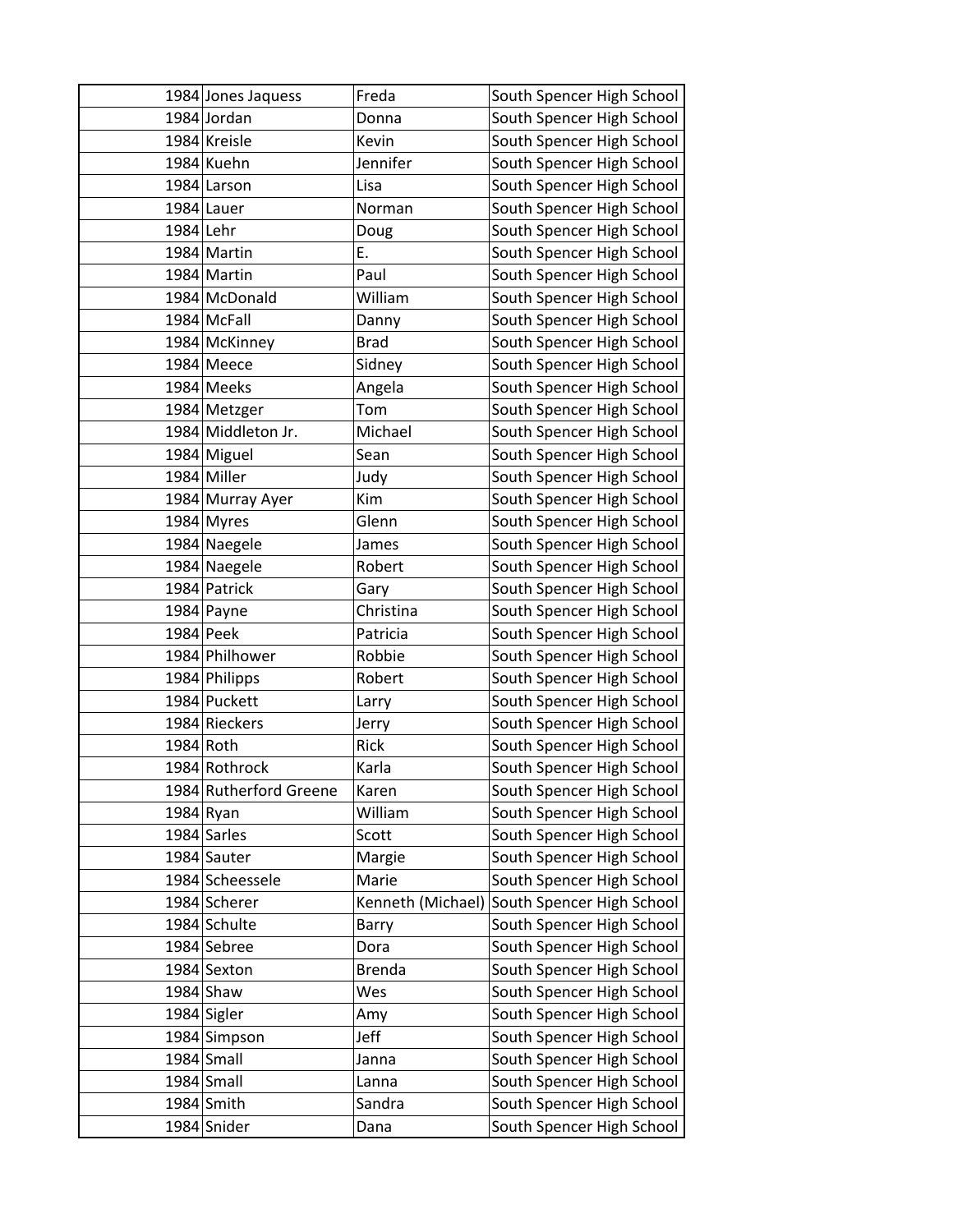|            | 1984 Snyder         | Contessa     | South Spencer High School |
|------------|---------------------|--------------|---------------------------|
|            | 1984 Sorensen       | John         | South Spencer High School |
|            | 1984 Southwood      | Steven       | South Spencer High School |
|            | 1984 Stuart         | David        | South Spencer High School |
|            | 1984 Swanker Daming | Shelley      | South Spencer High School |
|            | 1984 Taylor Kelly   | Rhonda       | South Spencer High School |
|            | 1984 Thomas         | Wendy        | South Spencer High School |
|            | 1984 Tucker         | Audra        | South Spencer High School |
|            | 1984 Wagoner        | Gordon       | South Spencer High School |
|            | 1984 Wangler        | Johanna      | South Spencer High School |
|            | 1984 Wead           | Lanny        | South Spencer High School |
|            | 1984 Weber          | Andrea       | South Spencer High School |
|            | 1984 Wedding        | Donald       | South Spencer High School |
|            | 1984 Wetzel         | Rhonda       | South Spencer High School |
|            | 1984 Wetzel         | Rodney       | South Spencer High School |
|            | 1984 Wilkinson      | Robin        | South Spencer High School |
|            | 1984 Wilkinson      | Tonya        | South Spencer High School |
|            | 1984 Williams       | Gary         | South Spencer High School |
|            | 1984 Wink           | John         | South Spencer High School |
|            | 1984 Wolford        | Mark         | South Spencer High School |
|            | 1984 Woodward       | Sandra       | South Spencer High School |
|            | 1984 Woody          | Amy          | South Spencer High School |
|            | 1985 Adams          | Sally        | South Spencer High School |
|            | 1985 Allen          | Chris        | South Spencer High School |
|            | 1985 Alvey          | Robin        | South Spencer High School |
|            | 1985 Ambrose        | Katrina      | South Spencer High School |
|            | 1985 Banks          | Christa      | South Spencer High School |
|            | 1985 Basham         | Jeff         | South Spencer High School |
|            | 1985 Bittel         | Rhonda       | South Spencer High School |
|            | 1985 Blythe         | Cathy        | South Spencer High School |
|            | 1985 Bowman         | Tamara       | South Spencer High School |
|            | 1985 Boyd Webb      | Shelly       | South Spencer High School |
| 1985 Britt |                     | Jerry        | South Spencer High School |
|            | 1985 Brown          | Angela       | South Spencer High School |
|            | 1985 Bunner         | <b>Blake</b> | South Spencer High School |
|            | 1985 Burden         | Sandra       | South Spencer High School |
|            | 1985 Burden         | Scott        | South Spencer High School |
|            | 1985 Burriss        | Rhonda       | South Spencer High School |
|            | 1985 Claise         | Wanda        | South Spencer High School |
|            | 1985 Clark          | Shannen      | South Spencer High School |
|            | 1985 Collignon      | Shelly       | South Spencer High School |
|            | 1985 Conner         | Renee        | South Spencer High School |
|            | 1985 Cooper         | Kathleen     | South Spencer High School |
|            | 1985 Crabtree       | Donna        | South Spencer High School |
|            | $1985$ Crane        | J.           | South Spencer High School |
|            | 1985 Davis          | Jill         | South Spencer High School |
|            | 1985 Davis          | Ronda        | South Spencer High School |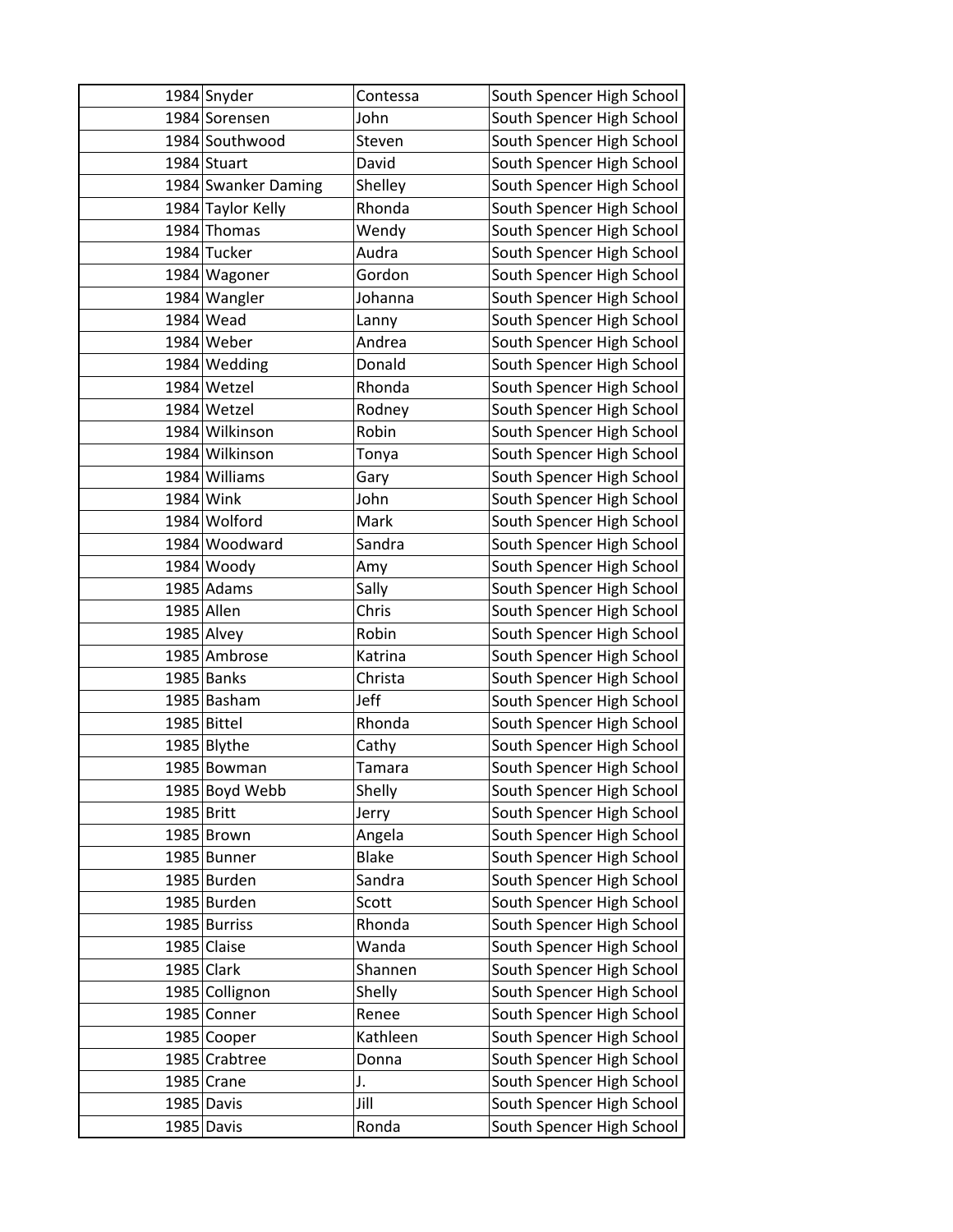|           | 1985 Dawson       | Michael       | South Spencer High School |
|-----------|-------------------|---------------|---------------------------|
|           | 1985 Decker       | Angela        | South Spencer High School |
|           | 1985 Decker       | John          | South Spencer High School |
|           | 1985 Decker       | <b>Teresa</b> | South Spencer High School |
|           | 1985 Dinning      | James         | South Spencer High School |
|           | 1985 Dragoo       | Deborah       | South Spencer High School |
|           | 1985 Dunn         | Kristi        | South Spencer High School |
|           | 1985 Duvall       | Tim           | South Spencer High School |
|           | 1985 Embry        | Kelly         | South Spencer High School |
|           | 1985 Embry        | Otto          | South Spencer High School |
|           | 1985 Erwin        | Amy           | South Spencer High School |
|           | 1985 Fischer      | <b>Bonnie</b> | South Spencer High School |
|           | 1985 Frobeter     | Daniel        | South Spencer High School |
|           | 1985 Frobeter     | Mark          | South Spencer High School |
|           | 1985 Fulkerson    | Kevin         | South Spencer High School |
|           | 1985 George       | Johnny        | South Spencer High School |
|           | 1985 Goins        | Scott         | South Spencer High School |
|           | 1985 Goodwin      | Penny         | South Spencer High School |
|           | 1985 Green        | Dana          | South Spencer High School |
|           | 1985 Greene       | Heidi         | South Spencer High School |
|           | 1985 Gribble      | Scott         | South Spencer High School |
|           | 1985 Grose        | Tammy         | South Spencer High School |
|           | 1985 Guigino      | Peter         | South Spencer High School |
|           | 1985 Haines       | Shannon       | South Spencer High School |
|           | 1985 Hamilton     | Paula         | South Spencer High School |
|           | 1985 Hammers      | Kristie       | South Spencer High School |
|           | 1985 Harmon       | <b>Bruce</b>  | South Spencer High School |
|           | 1985 Harpenau     | Noel          | South Spencer High School |
|           | 1985 Helms        | Dennis        | South Spencer High School |
|           | 1985 Higginbottom | Mat           | South Spencer High School |
|           | 1985 Hinton       | Todd          | South Spencer High School |
|           | 1985 Hollenbeck   | John          | South Spencer High School |
|           | 1985 Hoosier      | Phillip       | South Spencer High School |
|           | 1985 Howe         | Lonnie        | South Spencer High School |
|           | 1985 Hughes       | Richard       | South Spencer High School |
|           | 1985 Hurm         | Robert        | South Spencer High School |
| 1985 Ice  |                   | Jerry         | South Spencer High School |
|           | 1985 Ingram       | Joe           | South Spencer High School |
|           | 1985 Isabell      | <b>Brian</b>  | South Spencer High School |
|           | 1985 Jackson      | Toni          | South Spencer High School |
|           | 1985 James        | Kathy         | South Spencer High School |
|           | 1985 Jessee       | Jeffrey       | South Spencer High School |
|           | 1985 Jones        | Tamatha       | South Spencer High School |
|           | 1985 Jordan       | Frank         | South Spencer High School |
|           | 1985 Keefer       | Todd          | South Spencer High School |
|           | 1985 Kellems      | Debbie        | South Spencer High School |
| 1985 King |                   | Charlotte     | South Spencer High School |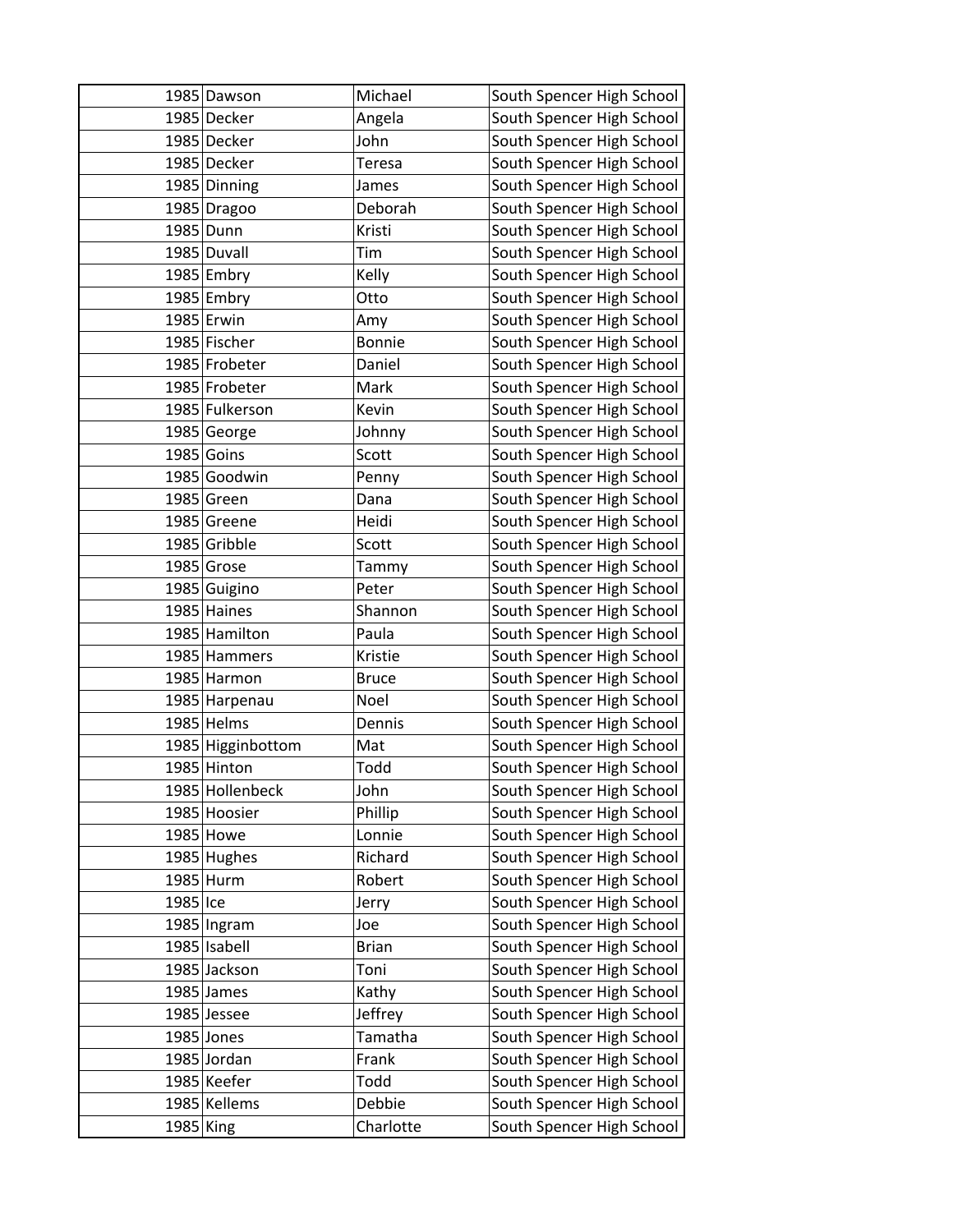|           | 1985 Kreisle          | Kelly        | South Spencer High School |
|-----------|-----------------------|--------------|---------------------------|
|           | 1985 Kuhen            | Angela       | South Spencer High School |
|           | 1985 Lanham           | Joni         | South Spencer High School |
|           | 1985 Lashley          | <b>Brent</b> | South Spencer High School |
|           | 1985 Lashley          | Sharon       | South Spencer High School |
|           | 1985 Lester           | James        | South Spencer High School |
|           | 1985 Lindsey          | Bill         | South Spencer High School |
|           | 1985 Lindsey          | Kermitt      | South Spencer High School |
| 1985 Lyle |                       | Arthur       | South Spencer High School |
|           | 1985 Lynam            | Raymond      | South Spencer High School |
|           | 1985 McBride          | David        | South Spencer High School |
|           | 1985 McClure          | <b>Bart</b>  | South Spencer High School |
|           | 1985 McReynolds       | Lisa         | South Spencer High School |
|           | 1985 Miller           | Raymond      | South Spencer High School |
|           | 1985 Moore            | Jennifer     | South Spencer High School |
|           | 1985 Morris           | Sherry       | South Spencer High School |
|           | 1985 Motteler         | April        | South Spencer High School |
|           | 1985 Moyer            | Tammy        | South Spencer High School |
|           | 1985 Myers            | Cheryl       | South Spencer High School |
|           | 1985 Nichols          | Dale         | South Spencer High School |
|           | 1985 Owens            | Danny        | South Spencer High School |
|           | 1985 Parm             | Gloria       | South Spencer High School |
|           | 1985 Parm             | Roy          | South Spencer High School |
|           | 1985 Payne            | Darren       | South Spencer High School |
|           | 1985 Payton           | Clinton      | South Spencer High School |
|           | 1985 Piper Shelton    | Catherine    | South Spencer High School |
|           | 1985 Poole            | <b>Brent</b> | South Spencer High School |
|           | 1985 Puckett          | Bryan        | South Spencer High School |
|           | 1985 Raibley          | Chris        | South Spencer High School |
|           | 1985 Rapp             | James        | South Spencer High School |
| 1985 Rice |                       | Tina         | South Spencer High School |
|           | 1985 Robinson Shelton | Cynthia      | South Spencer High School |
|           | 1985 Rosales          | Ben          | South Spencer High School |
|           | 1985 Rudisill         | Kevin        | South Spencer High School |
| 1985 Rust |                       | <b>Brad</b>  | South Spencer High School |
|           | 1985 Schettler        | Sherri       | South Spencer High School |
|           | 1985 Schoolcraft      | Yvonna       | South Spencer High School |
|           | 1985 Schroeder        | Lonney       | South Spencer High School |
|           | 1985 Schulte          | James        | South Spencer High School |
|           | 1985 Schumacher       | <b>Brian</b> | South Spencer High School |
|           | 1985 Schwoeppe        | Eddie        | South Spencer High School |
| 1985 Seib |                       | Dennis       | South Spencer High School |
|           | 1985 Sermersheim      | Greg         | South Spencer High School |
|           | 1985 Shelton          | Michael      | South Spencer High School |
|           | $1985$ Shore          | Stephen      | South Spencer High School |
|           | 1985 Simpson          | Glenn        | South Spencer High School |
|           | 1985 Skelton          | Nancy        | South Spencer High School |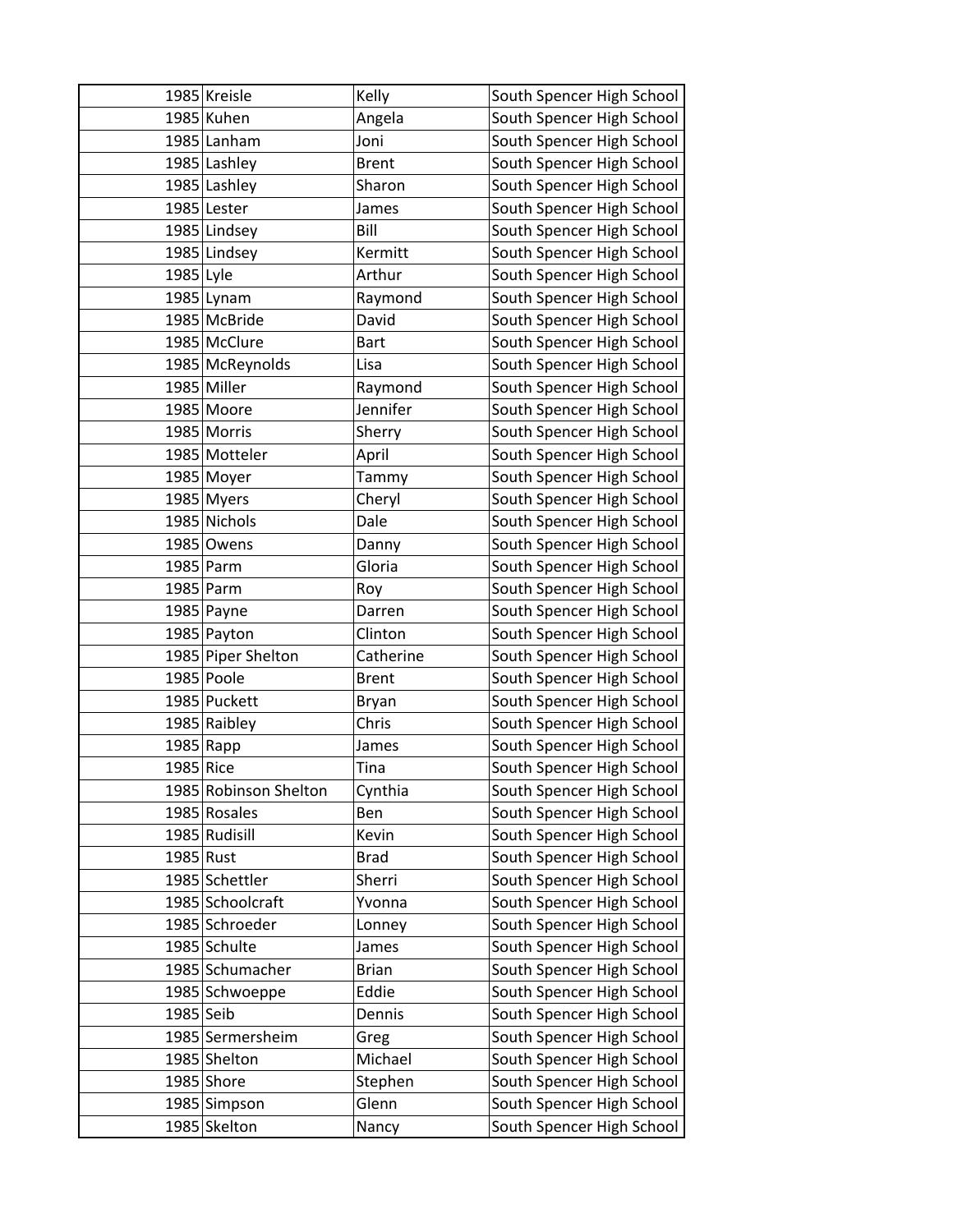|            | 1985 Smith            | Jon          | South Spencer High School |
|------------|-----------------------|--------------|---------------------------|
|            | 1985 Smith            | Karen        | South Spencer High School |
|            | 1985 Smith            | Patricia     | South Spencer High School |
|            | 1985 Snyder           | Darrissa     | South Spencer High School |
|            | 1985 Stephens         | Tim          | South Spencer High School |
|            | 1985 Taylor           | Kelly        | South Spencer High School |
|            | 1985 Thomas           | Kirsten      | South Spencer High School |
|            | 1985 Vance            | Gail         | South Spencer High School |
|            | 1985 Walker           | Allan        | South Spencer High School |
|            | 1985 Walker           | <b>Brian</b> | South Spencer High School |
|            | 1985 Wandel           | Karla        | South Spencer High School |
|            | 1985 Wathen           | Paul         | South Spencer High School |
|            | 1985 Wathen           | Steve        | South Spencer High School |
|            | 1985 Weatherholt      | Paul         | South Spencer High School |
|            | 1985 Wells            | Richard      | South Spencer High School |
|            | 1985 Wilson           | Todd         | South Spencer High School |
|            | 1985 Wink             | Jerry        | South Spencer High School |
|            | 1985 Wireman          | Chad         | South Spencer High School |
|            | 1985 Ybarra           | Marc         | South Spencer High School |
|            | 1986 Abshier          | Leonard      | South Spencer High School |
|            | 1986 Adams            | Cheri        | South Spencer High School |
|            | 1986 Adkins           | Kenneth      | South Spencer High School |
|            | 1986 Alvey            | Dayna        | South Spencer High School |
|            | 1986 Arteberry        | Eric         | South Spencer High School |
|            | 1986 Atchison Dietsch | Carla        | South Spencer High School |
|            | 1986 Avery            | Tonya        | South Spencer High School |
| 1986 Ayer  |                       | Rachelle     | South Spencer High School |
|            | 1986 Baize            | Lorry        | South Spencer High School |
|            | 1986 Barnes           | Todd         | South Spencer High School |
|            | 1986 Bartlett         | Christopher  | South Spencer High School |
|            | 1986 Beatty Cooper    | Kellie       | South Spencer High School |
|            | 1986 Bennett          | Patrick      | South Spencer High School |
|            | 1986 Berry            | Louis        | South Spencer High School |
|            | 1986 Bidwell          | Shari        | South Spencer High School |
| 1986 Blair |                       | Rhonda       | South Spencer High School |
|            | 1986 Bowlds           | Lynne        | South Spencer High School |
|            | 1986 Brown            | Jay          | South Spencer High School |
|            | 1986 Bunch            | Roger        | South Spencer High School |
|            | 1986 Canary           | Lee          | South Spencer High School |
|            | 1986 Carpenter        | Dale         | South Spencer High School |
| 1986 Cline |                       | Dean         | South Spencer High School |
|            | 1986 Cook             | Bryan        | South Spencer High School |
|            | 1986 Crabtree         | <b>Bruce</b> | South Spencer High School |
|            | 1986 Craig            | Charla       | South Spencer High School |
|            | 1986 Crane            | Angela       | South Spencer High School |
|            | 1986 Daniel           | Alisha       | South Spencer High School |
|            | 1986 DeWeese Rasor    | Krista       | South Spencer High School |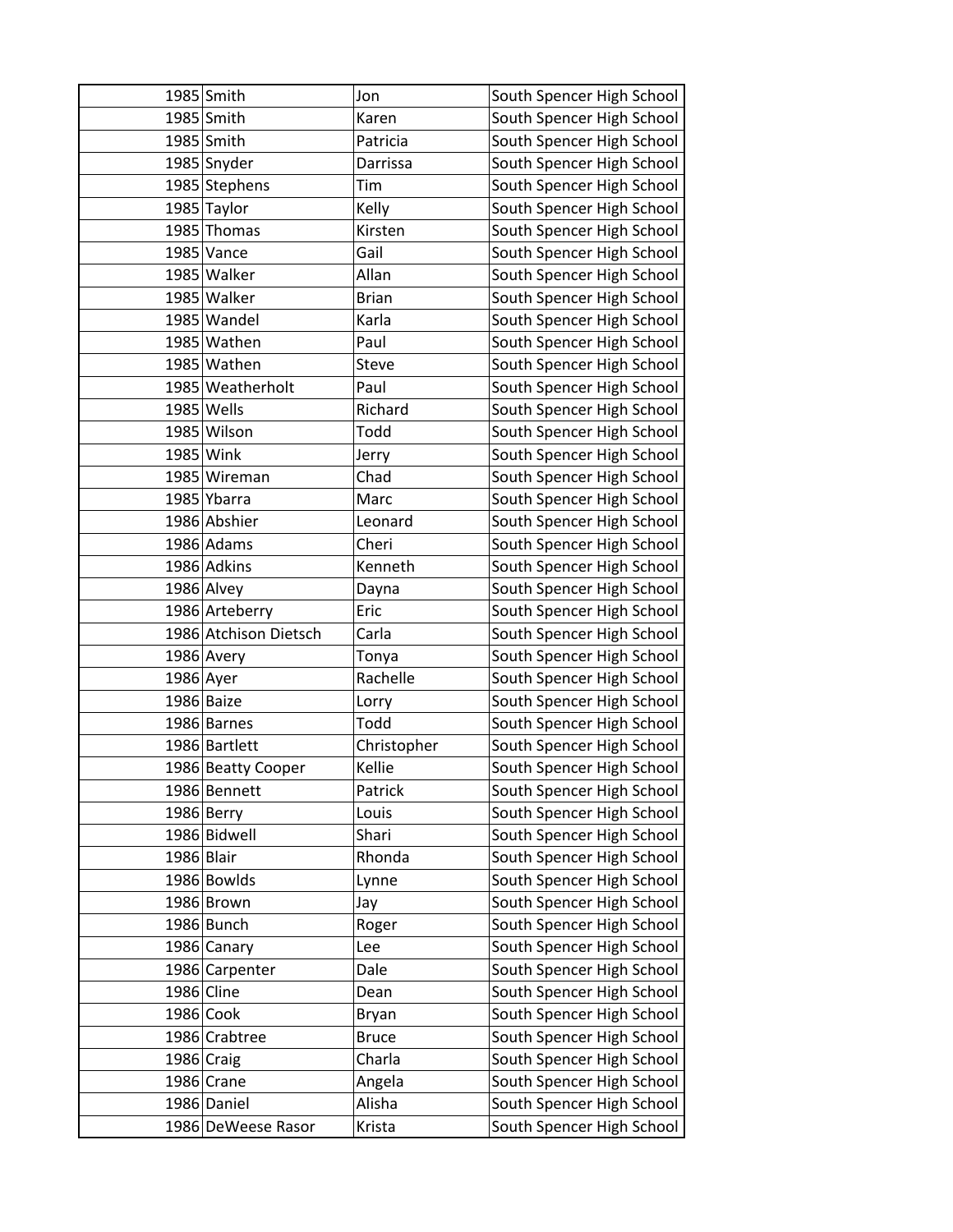|             | 1986 Downey    | Marty          | South Spencer High School |
|-------------|----------------|----------------|---------------------------|
|             | 1986 Easterday | Valerie        | South Spencer High School |
|             | 1986 Embrey    | Annette        | South Spencer High School |
|             | 1986 Ewing     | Darren         | South Spencer High School |
|             | 1986 Ferguson  | Terry          | South Spencer High School |
|             | 1986 Fortune   | Debra          | South Spencer High School |
| 1986 Fulks  |                | Lori           | South Spencer High School |
| 1986 Fulks  |                | Nancy          | South Spencer High School |
|             | 1986 Gaesser   | Gary           | South Spencer High School |
|             | 1986 Garrett   | Elizabeth      | South Spencer High School |
|             | 1986 Garrett   | Kenneth        | South Spencer High School |
|             | 1986 Gelhausen | Angela         | South Spencer High School |
|             | 1986 Goldman   | Scott          | South Spencer High School |
|             | 1986 Goodwin   | Robert         | South Spencer High School |
|             | 1986 Gottman   | Cheryl         | South Spencer High School |
|             | 1986 Greene    | <b>Brian</b>   | South Spencer High School |
|             | 1986 Greene    | Kenneth        | South Spencer High School |
|             | 1986 Gross     | Madonna        | South Spencer High School |
|             | 1986 Haley     | Pamela         | South Spencer High School |
|             | 1986 Hammers   | <b>Thomas</b>  | South Spencer High School |
|             | 1986 Hammond   | Timothy        | South Spencer High School |
|             | 1986 Harpenau  | Mark           | South Spencer High School |
|             | 1986 Harper    | Christopher    | South Spencer High School |
|             | 1986 Harvey    | Kellie         | South Spencer High School |
|             | 1986 Havener   | Robert         | South Spencer High School |
|             | 1986 Hayse     | Amanda         | South Spencer High School |
|             | 1986 Henderson | Rodney         | South Spencer High School |
|             | 1986 Herrell   | <b>Brian</b>   | South Spencer High School |
|             | 1986 Herring   | Daniel         | South Spencer High School |
|             | 1986 Hesson    | Robbie         | South Spencer High School |
|             | 1986 Hinton    | <b>Bradley</b> | South Spencer High School |
|             | 1986 Holland   | Dorman         | South Spencer High School |
|             | 1986 Ingram    | Michele        | South Spencer High School |
|             | 1986 Jones     | <b>Bonnie</b>  | South Spencer High School |
|             | 1986 Jones     | Donald         | South Spencer High School |
|             | 1986 Kebortz   | April          | South Spencer High School |
| 1986 King   |                | Joseph         | South Spencer High School |
|             | 1986 Kirkwood  | Tracy          | South Spencer High School |
|             | 1986 Lauden    | Deborah        | South Spencer High School |
|             | 1986 Leslie    | Lonnie         | South Spencer High School |
|             | 1986 Lester    | Kelly          | South Spencer High School |
|             | 1986 Lindsey   | Todd           | South Spencer High School |
| 1986 Little |                | Julia          | South Spencer High School |
|             | 1986 Martin    | Gregory        | South Spencer High School |
|             | 1986 Mattingly | Susanne        | South Spencer High School |
|             | 1986 McKeethen | Jack           | South Spencer High School |
|             | 1986 McKinney  | Marcella       | South Spencer High School |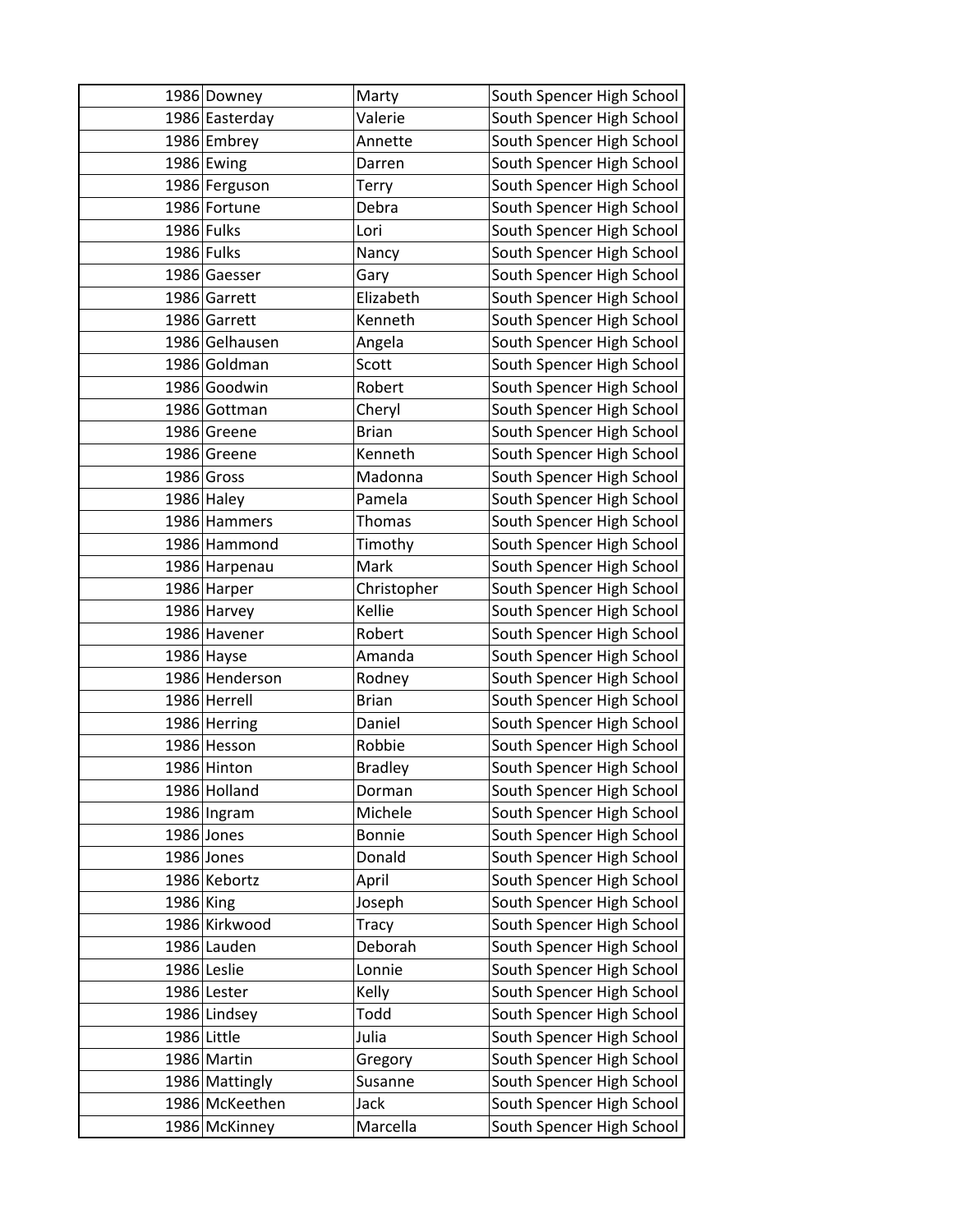| 1986 Melton                     | <b>Bridgette</b> | South Spencer High School                              |
|---------------------------------|------------------|--------------------------------------------------------|
| 1986 Miskimen                   | Melinda          | South Spencer High School                              |
| 1986 Moore                      | Kellie           | South Spencer High School                              |
| 1986 Moore                      | Rhonda           | South Spencer High School                              |
| 1986 Morgan                     | Kevin            | South Spencer High School                              |
| 1986 Moseley                    | Daniel           | South Spencer High School                              |
| 1986 Motteler                   | Daniel           | South Spencer High School                              |
| 1986 Myres                      | Renee'           | South Spencer High School                              |
| 1986 Parker                     | Melanie          | South Spencer High School                              |
| 1986 Parm                       | Roy              | South Spencer High School                              |
| 1986 Payne                      | Angela           | South Spencer High School                              |
| 1986 Pederson                   | Kaare            | South Spencer High School                              |
| 1986 Ramsey                     | Sharon           | South Spencer High School                              |
| 1986 Reed                       | Stephen          | South Spencer High School                              |
| 1986 Rhoads                     | <b>Brian</b>     | South Spencer High School                              |
| 1986 Richard                    | Charles          | South Spencer High School                              |
| 1986 Richard                    | Stephen          | South Spencer High School                              |
| 1986 Rogier                     | Timothy          | South Spencer High School                              |
| 1986 Rudisill                   | Rochelle         | South Spencer High School                              |
| 1986 Sarles                     | Robert           | South Spencer High School                              |
| 1986 Scheessele                 | Erik             | South Spencer High School                              |
| 1986 Schraner                   | David            | South Spencer High School                              |
| 1986 Schwoeppe                  | George           | South Spencer High School                              |
| 1986 Sermersheim                | Julie            | South Spencer High School                              |
| 1986 Shelton                    | David            | South Spencer High School                              |
| 1986 Shourds                    | Jason            | South Spencer High School                              |
| 1986 Smith                      | Melody           | South Spencer High School                              |
| 1986 Sorenson II                | William          | South Spencer High School                              |
| 1986 Spain                      | Lisa             | South Spencer High School                              |
| 1986 Spencer                    | Timothy          | South Spencer High School                              |
| 1986 Stafford                   | Deron            | South Spencer High School                              |
| 1986 Stuart                     | Mark             | South Spencer High School                              |
| 1986 Stuteville                 | Melissa          | South Spencer High School                              |
| 1986 Tharp                      | John             | South Spencer High School                              |
| 1986 Thompson                   | Malissa          | South Spencer High School                              |
| 1986 Underhill                  | Anita            | South Spencer High School                              |
| 1986 Varble                     | Eric             | South Spencer High School                              |
| 1986 Wandel                     | Scott            | South Spencer High School                              |
| 1986 Wandel III                 | George           | South Spencer High School                              |
| 1986 Wead                       | Angela           | South Spencer High School                              |
| 1986 Weber                      | Randall          | South Spencer High School                              |
| 1986 Wheatley                   | Cheryl           | South Spencer High School                              |
| 1986 Wilkinson<br>1986 Williams | Charles<br>David | South Spencer High School<br>South Spencer High School |
|                                 |                  |                                                        |
| 1986 Wilson                     | Eric             | South Spencer High School                              |
| 1986 Winstead                   | Sarah            | South Spencer High School                              |
| 1986 Wireman                    | David            | South Spencer High School                              |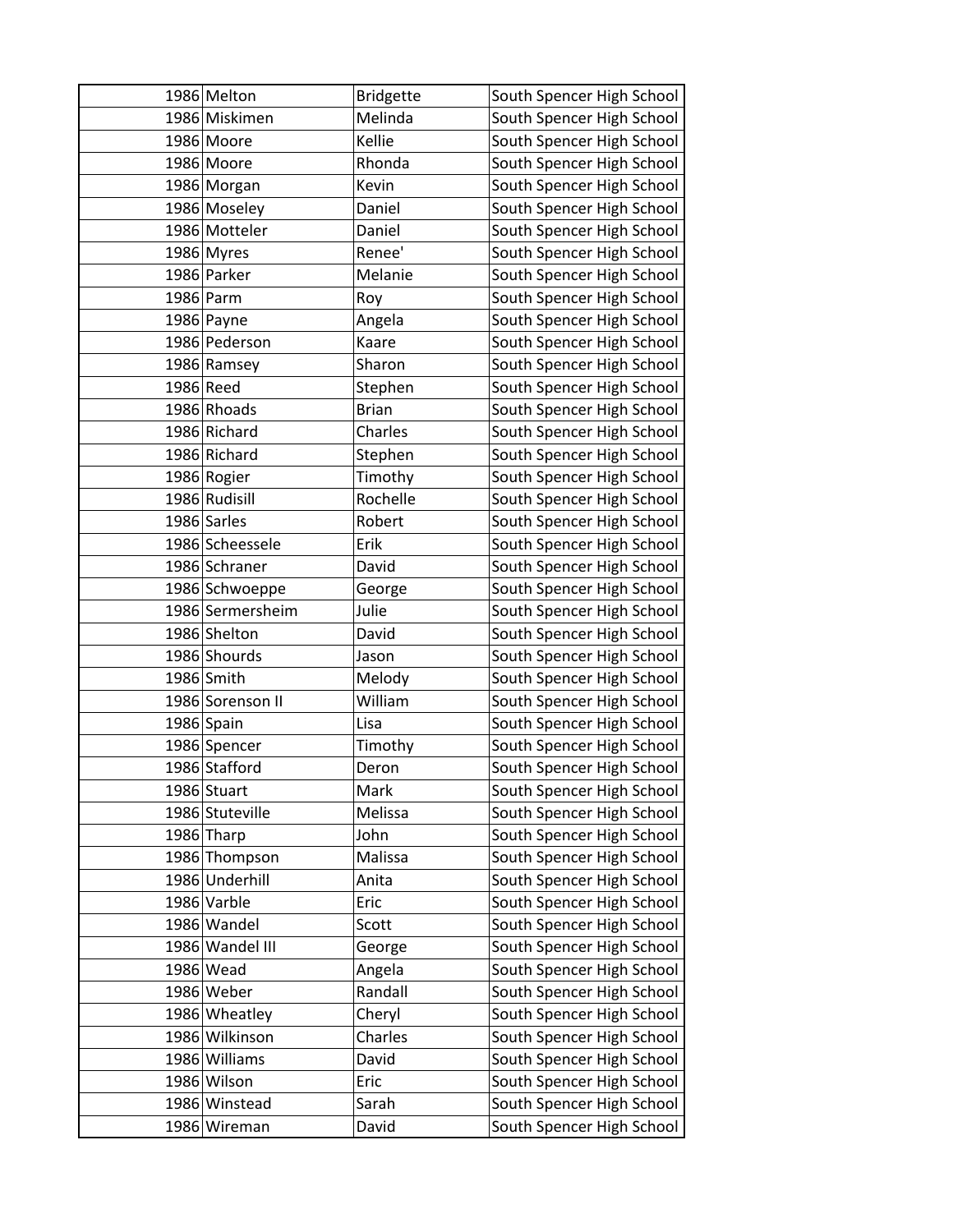|           | 1986 Wolford        | <b>Barbera</b> | South Spencer High School |
|-----------|---------------------|----------------|---------------------------|
|           | 1986 Woolard        | Jeanna         | South Spencer High School |
|           | 1986 Woolen         | Amelia         | South Spencer High School |
|           | 1986 Young          | David          | South Spencer High School |
|           | 1986 Young          | Rodney         | South Spencer High School |
|           | 1986 Young          | Timothy        | South Spencer High School |
|           | 1987 Allen          | Micheal        | South Spencer High School |
|           | 1987 Ambrose        | Larry          | South Spencer High School |
|           | 1987 Baggarly       | Angela         | South Spencer High School |
|           | 1987 Barclay Bosse  | Jennie         | South Spencer High School |
|           | 1987 Barnett        | Debbie         | South Spencer High School |
|           | 1987 Beatty         | Jeffery        | South Spencer High School |
|           | 1987 Beren          | Gary           | South Spencer High School |
|           | 1987 Bidwell        | James          | South Spencer High School |
|           | 1987 Bolen          | Todd           | South Spencer High School |
|           | 1987 Bostwick       | Jason          | South Spencer High School |
|           | 1987 Boultinghouse  | Jon            | South Spencer High School |
|           | 1987 Burden         | Bobby          | South Spencer High School |
|           | 1987 Buse           | Steven         | South Spencer High School |
|           | 1987 Cannon         | Micheal        | South Spencer High School |
|           | 1987 Carpenter      | Darryle        | South Spencer High School |
|           | 1987 Carpenter      | Jeffrey        | South Spencer High School |
|           | 1987 Cieslack       | <b>Brad</b>    | South Spencer High School |
|           | 1987 Clark          | <b>Tracy</b>   | South Spencer High School |
|           | 1987 Cravens        | Jeffery        | South Spencer High School |
|           | 1987 Cummins        | Anna           | South Spencer High School |
|           | 1987 Daffron        | Dana           | South Spencer High School |
|           | 1987 Decker Allen   | Mary           | South Spencer High School |
|           | 1987 Dickenson      | Lee            | South Spencer High School |
|           | 1987 Digman         | Jeffery        | South Spencer High School |
|           | 1987 Dodson         | Joann          | South Spencer High School |
|           | 1987 Embrey Goodwin | Kristina       | South Spencer High School |
|           | 1987 Embry          | Dana           | South Spencer High School |
|           | 1987 Embry          | Debra          | South Spencer High School |
|           | 1987 Epperson       | James          | South Spencer High School |
|           | 1987 Fladvad        | Kjersti        | South Spencer High School |
|           | 1987 Fuller         | James          | South Spencer High School |
|           | 1987 Garrett        | Luann          | South Spencer High School |
|           | 1987 Garrett        | Melinda        | South Spencer High School |
|           | 1987 Glenn Duncan   | Jacqueline     | South Spencer High School |
|           | 1987 Greene         | Timothy        | South Spencer High School |
|           | $1987$ Haas         | Robin          | South Spencer High School |
|           | 1987 Hamilton       | Sarah          | South Spencer High School |
|           | 1987 Heichelbech    | Judith         | South Spencer High School |
| 1987 Held |                     | Jodie          | South Spencer High School |
| 1987 Held |                     | Matthew        | South Spencer High School |
|           | 1987 Herrell        | Stephanie      | South Spencer High School |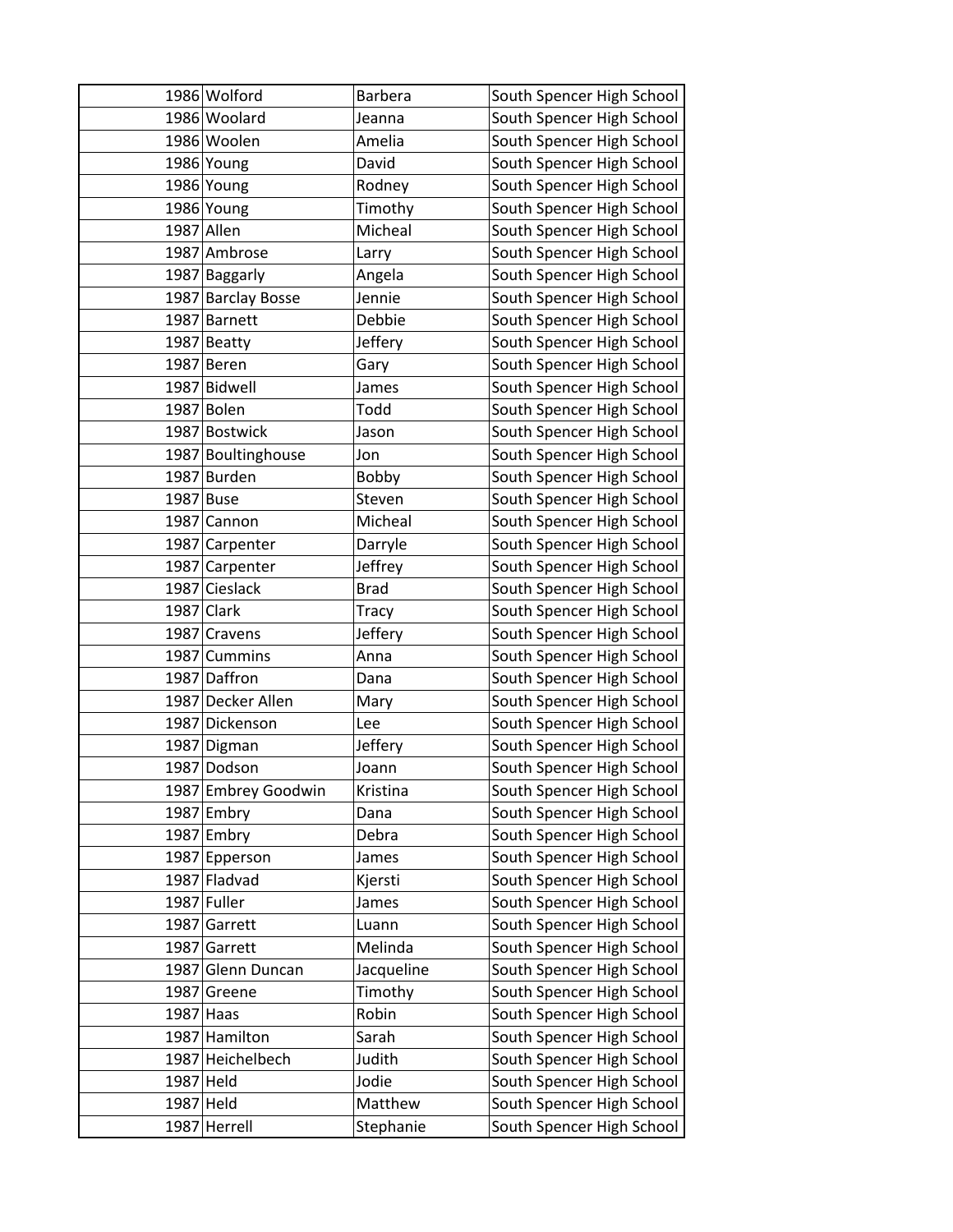|          | 1987 Hester               | Lora              | South Spencer High School                              |
|----------|---------------------------|-------------------|--------------------------------------------------------|
|          | 1987 Hoge Metzger         | Deanna            | South Spencer High School                              |
|          | 1987 Hurley               | Darrell           | South Spencer High School                              |
|          | 1987 Hurley               | Douglas           | South Spencer High School                              |
|          | 1987 Husk                 | Arella            | South Spencer High School                              |
| 1987 Ice |                           | Roy               | South Spencer High School                              |
|          | 1987 Jaquess              | Jana              | South Spencer High School                              |
|          | 1987 Jessee               | Jana              | South Spencer High School                              |
|          | 1987 Johnson              | Sandra            | South Spencer High School                              |
|          | 1987 Kochersperger        | Krista            | South Spencer High School                              |
|          | 1987 Lanham               | Jarrod            | South Spencer High School                              |
|          | 1987 Larson               | Lee               | South Spencer High School                              |
|          | 1987 Marshall             | Jerry             | South Spencer High School                              |
|          | 1987 Matthews             | Melinda           | South Spencer High School                              |
|          | 1987 Mattingly            | Kenneth           | South Spencer High School                              |
|          | 1987 Mayne                | Jeana             | South Spencer High School                              |
|          | 1987 McKinney             | Charles           | South Spencer High School                              |
|          | 1987 Meece                | Carmen            | South Spencer High School                              |
|          | 1987 Meece                | Steven            | South Spencer High School                              |
|          | 1987 Middleton Fantini    | Rhonda            | South Spencer High School                              |
|          | 1987 Miller               | <b>Brian</b>      | South Spencer High School                              |
|          | 1987 Motteler             | <b>Bertina</b>    | South Spencer High School                              |
|          | 1987 Murphy               | Deanna            | South Spencer High School                              |
|          | 1987 Murphy               | Terry             | South Spencer High School                              |
|          | 1987 Myers                | Karen             | South Spencer High School                              |
|          | 1987 Nelson               | Michele           | South Spencer High School                              |
|          | 1987 O'Risky              | Gary              | South Spencer High School                              |
|          | 1987 Osborne Long         | Elizabeth         | South Spencer High School                              |
|          | 1987 Parcley              | Pearl             | South Spencer High School                              |
|          | 1987 Parker               | Curtis            | South Spencer High School                              |
|          | 1987 Patrick              | Meredith          | South Spencer High School                              |
|          | 1987 Patridge             | Rachel            | South Spencer High School                              |
|          | 1987 Payton               | Tina              | South Spencer High School                              |
|          | 1987 Peek Huff            | Carol             | South Spencer High School                              |
|          | 1987 Potts<br>1987 Powell | Gary<br>Christina | South Spencer High School                              |
|          | 1987 Rhoades              | Mark              | South Spencer High School<br>South Spencer High School |
|          | 1987 Richey               | David             | South Spencer High School                              |
|          | 1987 Richey               | Gary              | South Spencer High School                              |
|          | 1987 Rogier Buckman       | <b>Tricia</b>     | South Spencer High School                              |
|          | 1987 Schneider            | Carmen            | South Spencer High School                              |
|          | 1987 Schulte              | Christopher       | South Spencer High School                              |
|          | 1987 Schulte              | John              | South Spencer High School                              |
|          | 1987 Schumacher           | Mark              | South Spencer High School                              |
|          | 1987 Shields              | Lora              | South Spencer High School                              |
|          | 1987 Shourds              | Jared             | South Spencer High School                              |
|          | 1987 Smith                | Sherri            | South Spencer High School                              |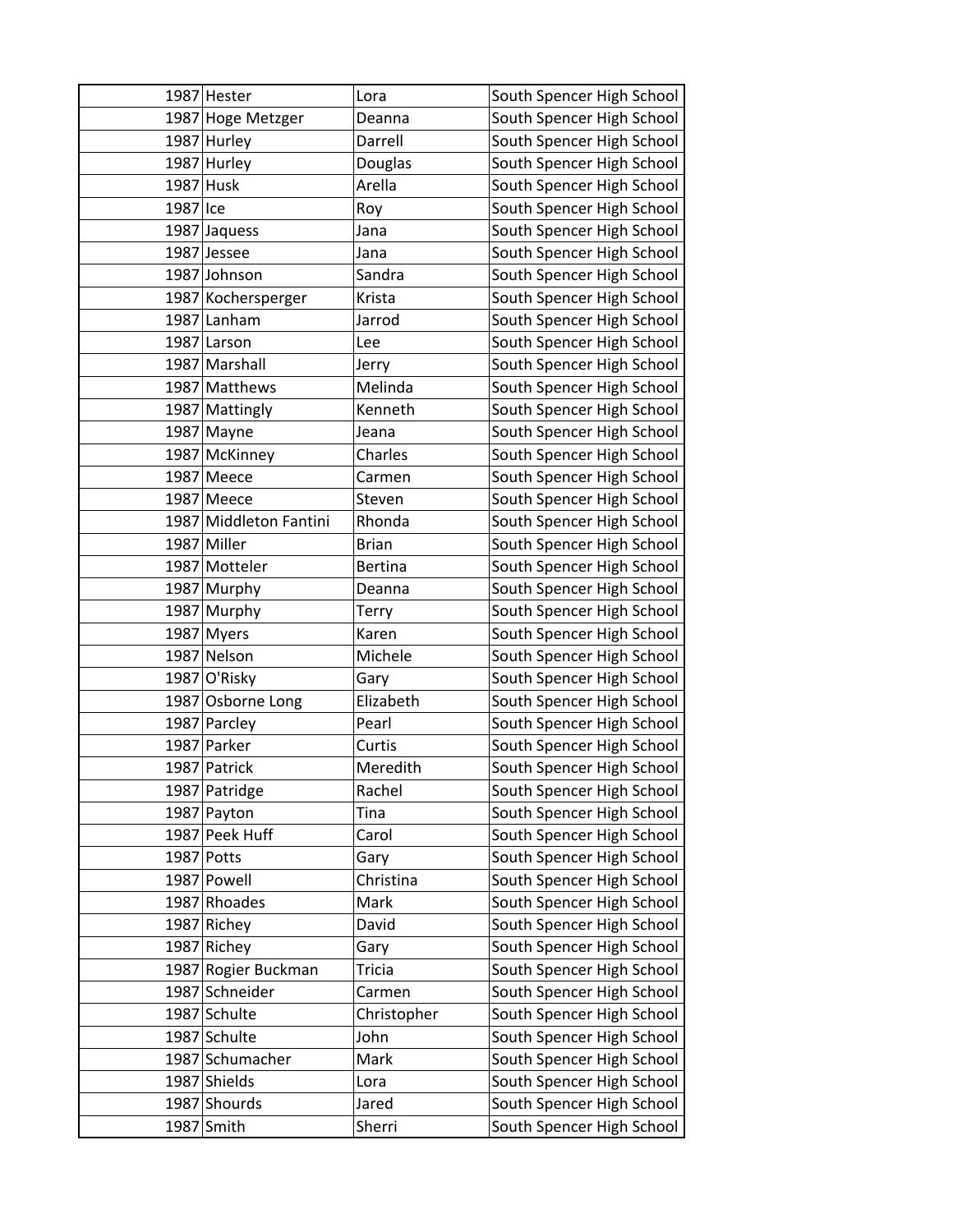|             | 1987 Sorrels           | Micheal       | South Spencer High School |
|-------------|------------------------|---------------|---------------------------|
|             | 1987 Sorrels           | Michelle      | South Spencer High School |
|             | 1987 Stallings         | Elizabeth     | South Spencer High School |
|             | 1987 Stateler          | Jeanette      | South Spencer High School |
|             | 1987 Stuteville        | <b>Brian</b>  | South Spencer High School |
|             | 1987 Swaney Muncie     | Sandra        | South Spencer High School |
|             | 1987 Symon             | Harry         | South Spencer High School |
|             | 1987 Thorpe            | William       | South Spencer High School |
|             | 1987 Tindle            | Robert        | South Spencer High School |
| 1987 Tite   |                        | Stephanie     | South Spencer High School |
|             | 1987 Toliver           | <b>Brian</b>  | South Spencer High School |
|             | 1987 Uhde              | Daniel        | South Spencer High School |
|             | 1987 Voyles            | Jon           | South Spencer High School |
|             | 1987 Wangler           | Shannon       | South Spencer High School |
|             | 1987 Weber             | Margaret      | South Spencer High School |
|             | 1987 Wells             | Tuesdae       | South Spencer High School |
|             | 1987 Wendel            | Shannon       | South Spencer High School |
|             | 1987 Whitney           | John          | South Spencer High School |
|             | 1987 Williams          | Christina     | South Spencer High School |
|             | 1987 Winchell          | James         | South Spencer High School |
|             | 1987 Winkler           | Dina          | South Spencer High School |
|             | 1987 Woolsey           | Timothy       | South Spencer High School |
|             | 1987 Wright            | Shawn         | South Spencer High School |
|             | 1987 Yeager            | Micheal       | South Spencer High School |
|             | 1987 Yeager Harbaville | Kimberly      | South Spencer High School |
|             | 1988 Adams             | <b>Thomas</b> | South Spencer High School |
| 1988 Ahl    |                        | Laura         | South Spencer High School |
|             | 1988 Allen             | Wendy         | South Spencer High School |
|             | 1988 Alvey             | Bobbi         | South Spencer High School |
|             | 1988 Alvey             | Randall       | South Spencer High School |
|             | 1988 Ambs              | John          | South Spencer High School |
|             | 1988 Badger            | Rachel        | South Spencer High School |
| 1988 Bays   |                        | Mischa        | South Spencer High School |
|             | 1988 Beatty            | Jennifer      | South Spencer High School |
|             | 1988 Beatty Roberts    | Veronica      | South Spencer High School |
|             | 1988 Boling            | Anna          | South Spencer High School |
| 1988 Britt  |                        | Terry         | South Spencer High School |
|             | 1988 Butler            | William       | South Spencer High School |
|             | 1988 Canary            | Christopher   | South Spencer High School |
|             | 1988 Carpenter         | Todd          | South Spencer High School |
| 1988 Cecil  |                        | <b>Brian</b>  | South Spencer High School |
| 1988 Clifft |                        | Cindy         | South Spencer High School |
|             | 1988 Coomer            | Timothy       | South Spencer High School |
|             | 1988 Cotton            | Culleena      | South Spencer High School |
|             | 1988 Critchfield       | Bryan         | South Spencer High School |
|             | 1988 Crowe             | Robert        | South Spencer High School |
|             | 1988 Cummins           | Shiela        | South Spencer High School |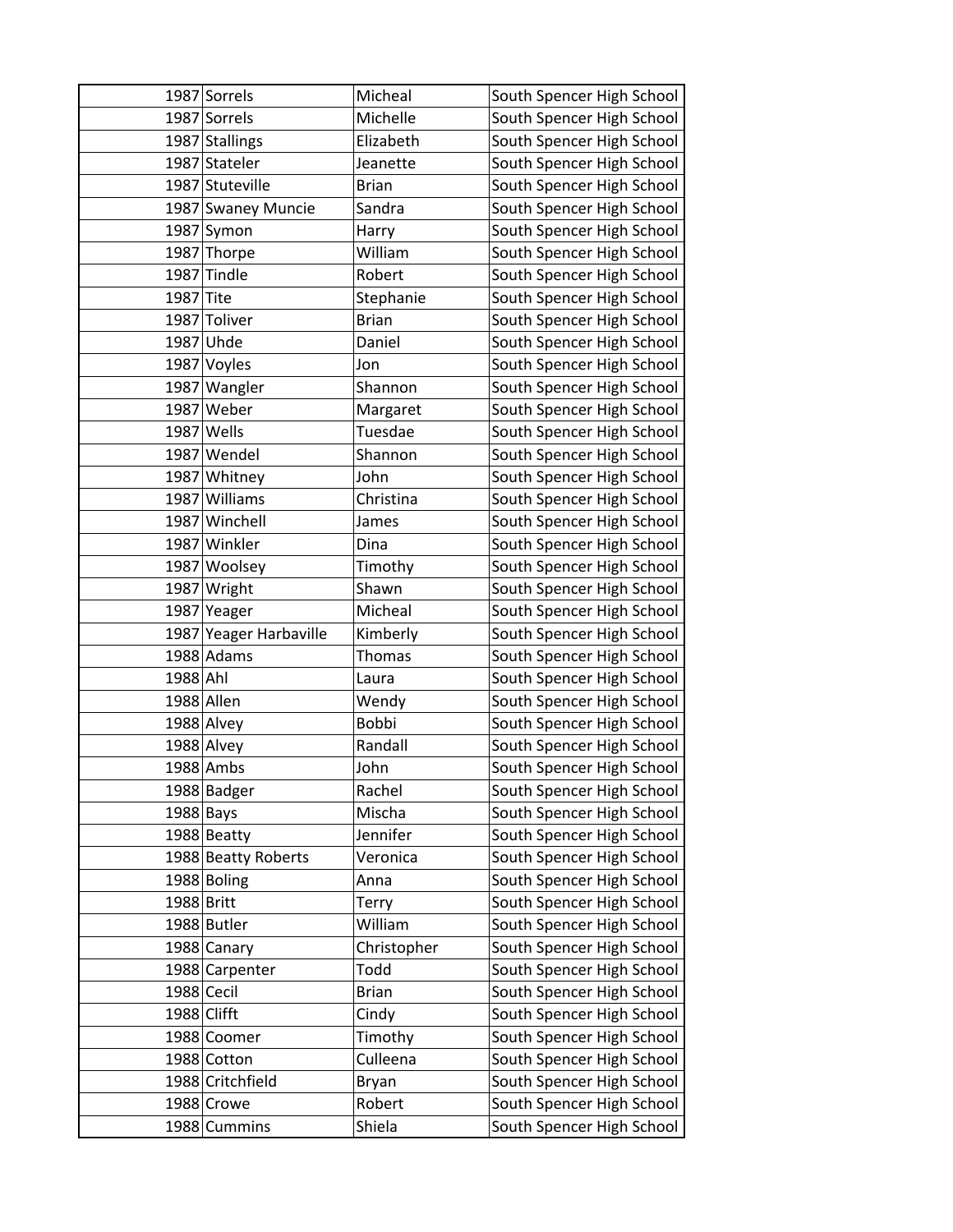|           | 1988 Daming       | Jeffery       | South Spencer High School |
|-----------|-------------------|---------------|---------------------------|
|           | 1988 Davis        | Tony          | South Spencer High School |
|           | 1988 Dawson       | Mary          | South Spencer High School |
|           | 1988 Digman       | Tracey        | South Spencer High School |
| 1988 Dill |                   | Scot          | South Spencer High School |
|           | 1988 Dillon       | Matthew       | South Spencer High School |
|           | 1988 Downs        | Hilary        | South Spencer High School |
|           | 1988 Dunsworth    | Todd          | South Spencer High School |
|           | 1988 Embry        | Edward        | South Spencer High School |
|           | 1988 Embry        | Marvin        | South Spencer High School |
|           | 1988 England      | James         | South Spencer High School |
|           | 1988 Esterline    | Kevin         | South Spencer High School |
| 1988 Fein |                   | Robert        | South Spencer High School |
|           | 1988 Garrett      | Jessica       | South Spencer High School |
|           | 1988 Gehlhausen   | Melinda       | South Spencer High School |
|           | 1988 Gibbs        | Tracy         | South Spencer High School |
|           | 1988 Greene       | John          | South Spencer High School |
|           | 1988 Greene       | Michelle      | South Spencer High School |
|           | 1988 Gross        | Jeffrey       | South Spencer High School |
|           | 1988 Gugino Banks | Elizabeth     | South Spencer High School |
| 1988 Hale |                   | David         | South Spencer High School |
|           | 1988 Harpenau     | Sherri        | South Spencer High School |
|           | 1988 Havener      | Eric          | South Spencer High School |
|           | 1988 Hederick     | Jason         | South Spencer High School |
|           | 1988 Helms        | <b>Thomas</b> | South Spencer High School |
|           | 1988 Hester       | Cindi         | South Spencer High School |
|           | 1988 Higginbottom | Ron           | South Spencer High School |
|           | 1988 Hinson       | Pamela        | South Spencer High School |
|           | 1988 Holbrook     | <b>Brent</b>  | South Spencer High School |
|           | 1988 Hollenbeck   | <b>Bertha</b> | South Spencer High School |
| 1988 Hoss |                   | Jodie         | South Spencer High School |
|           | 1988 Houle        | Randell       | South Spencer High School |
|           | 1988 Huffman      | Sherrie       | South Spencer High School |
|           | 1988 Hutchinson   | Chad          | South Spencer High School |
|           | 1988 Johnson Jr.  | Gary          | South Spencer High School |
|           | 1988 Jones        | Gail          | South Spencer High School |
|           | 1988 Jones        | Patricia      | South Spencer High School |
|           | 1988 Jones        | Rebecca       | South Spencer High School |
|           | 1988 Jordan       | Jeffrey       | South Spencer High School |
|           | 1988 Kebortz      | Tabitha       | South Spencer High School |
| 1988 King |                   | Janet         | South Spencer High School |
|           | 1988 Kluck        | Mark          | South Spencer High School |
| 1988 Lehr |                   | Dirk          | South Spencer High School |
|           | 1988 LePage       | Teresa        | South Spencer High School |
|           | 1988 Lindsey      | Erica         | South Spencer High School |
| 1988 Ling |                   | Mark          | South Spencer High School |
|           | 1988 Loving       | Joseph        | South Spencer High School |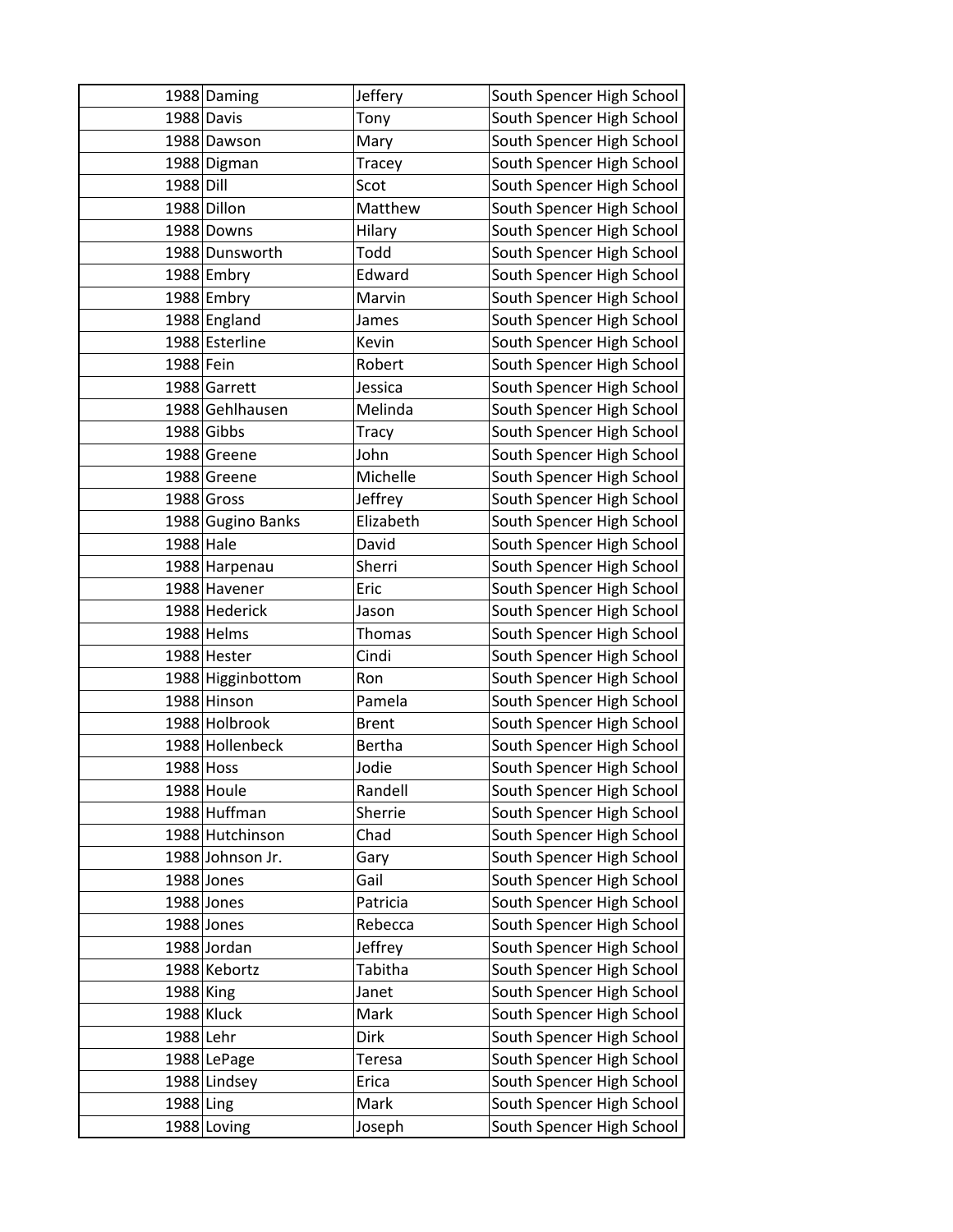|           | 1988 Mattingly II      | Thomas        | South Spencer High School |
|-----------|------------------------|---------------|---------------------------|
|           | 1988 McCoy             | Dean          | South Spencer High School |
|           | 1988 McPeek            | Tammy         | South Spencer High School |
|           | 1988 Meece             | Teresa        | South Spencer High School |
|           | 1988 Midkiff Wilkinson | Pamela        | South Spencer High School |
|           | 1988 Miller            | Shella        | South Spencer High School |
|           | 1988 Moore             | Ted           | South Spencer High School |
|           | 1988 Morrical          | Janet         | South Spencer High School |
|           | 1988 Moseley           | Deborah       | South Spencer High School |
|           | 1988 Moseley           | Tony          | South Spencer High School |
|           | 1988 Moyer             | Nancy         | South Spencer High School |
|           | 1988 Nicholson         | Laura         | South Spencer High School |
|           | 1988 Payne             | Joan          | South Spencer High School |
|           | 1988 Payton            | Tonya         | South Spencer High School |
|           | 1988 Phillips          | Mark          | South Spencer High School |
|           | 1988 Richard           | Gregary       | South Spencer High School |
|           | 1988 Rininger          | Christopher   | South Spencer High School |
| 1988 Rust |                        | <b>Bennie</b> | South Spencer High School |
|           | 1988 Rutherford        | Richard       | South Spencer High School |
|           | 1988 Scherer           | David         | South Spencer High School |
|           | 1988 Schmidt           | Kathryn       | South Spencer High School |
|           | 1988 Schulte           | Janet         | South Spencer High School |
|           | 1988 Schwoeppe         | Jeannetta     | South Spencer High School |
|           | 1988 Scott             | Tracie        | South Spencer High School |
| 1988 Seib |                        | Ann           | South Spencer High School |
|           | 1988 Shaw              | Robert        | South Spencer High School |
|           | 1988 Simpson           | Lisa          | South Spencer High School |
|           | 1988 Sitzman           | Christopher   | South Spencer High School |
|           | 1988 Small             | David         | South Spencer High School |
|           | 1988 Smith Jr.         | Michael       | South Spencer High School |
|           | 1988 Smith Ring        | Shannon       | South Spencer High School |
|           | 1988 Snyder            | Melinda       | South Spencer High School |
|           | 1988 Sorensen          | Timothy       | South Spencer High School |
|           | 1988 Spencer           | Tracy         | South Spencer High School |
|           | 1988 Staack            | Tina          | South Spencer High School |
|           | 1988 Tharp             | Kristen       | South Spencer High School |
|           | 1988 Thomas            | Dennis        | South Spencer High School |
|           | 1988 Tindle            | Diana         | South Spencer High School |
|           | 1988 Underhill         | Christopher   | South Spencer High School |
|           | 1988 Wandel            | Eric          | South Spencer High School |
|           | 1988 Wathen            | Rebecca       | South Spencer High School |
|           | 1988 Weatherholt       | Mark          | South Spencer High School |
|           | 1988 Weyer             | Tracy         | South Spencer High School |
|           | 1988 Wilkinson         | Jeffry        | South Spencer High School |
|           | 1988 Wolford           | Michael       | South Spencer High School |
|           | 1988 Woodward          | Tamara        | South Spencer High School |
|           | 1988 Woolard           | Daryl         | South Spencer High School |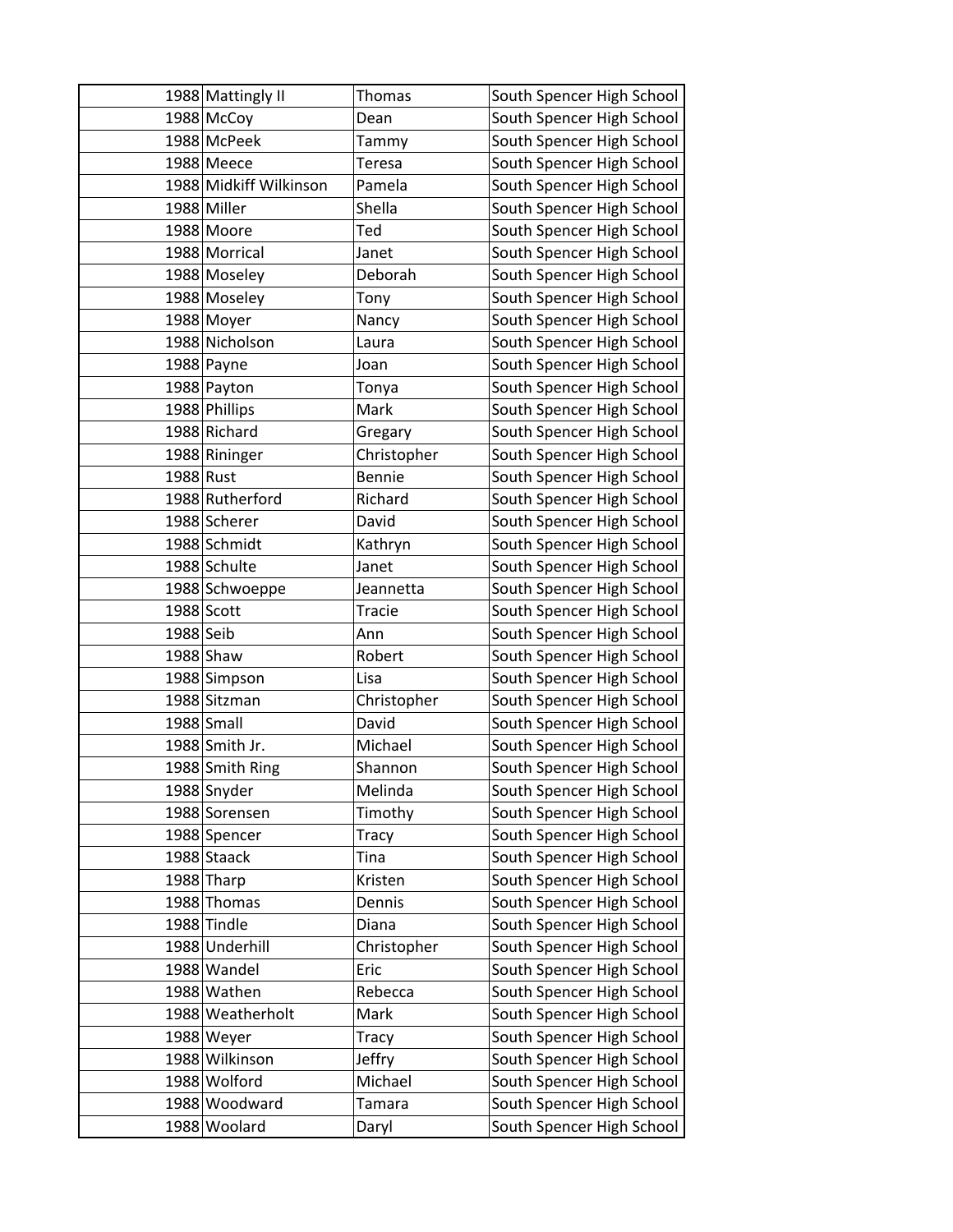| 1988 Yeager          | Gary         | South Spencer High School |
|----------------------|--------------|---------------------------|
| 1988 Yeager          | Larry        | South Spencer High School |
| 1988 Young           | Melissa      | South Spencer High School |
| 1988 Young           | Tamara       | South Spencer High School |
| 1989 Adamic          | Kelly        | South Spencer High School |
| 1989 Adamson Suter   | Erin         | South Spencer High School |
| 1989 Adkins          | Duane        | South Spencer High School |
| 1989 Alvey           | Sandra       | South Spencer High School |
| 1989 Ambrose         | Paul         | South Spencer High School |
| 1989 Anderson        | Tammi        | South Spencer High School |
| 1989 Ashley          | Lori         | South Spencer High School |
| 1989 Atchison        | Carrie       | South Spencer High School |
| 1989 Atherton        | Connie       | South Spencer High School |
| 1989 Aubrey II       | James        | South Spencer High School |
| 1989 Bartlett        | Abraham      | South Spencer High School |
| 1989 Baum            | Angela       | South Spencer High School |
| 1989 Beatty          | Angela       | South Spencer High School |
| 1989 Bennett         | Courtney     | South Spencer High School |
| 1989 Bickel          | Richard      | South Spencer High School |
| 1989 Bidwell         | Dana         | South Spencer High School |
| 1989 Bowen Johnson   | Nicole       | South Spencer High School |
| 1989 Bowman          | Clyde        | South Spencer High School |
| 1989 Brown           | Amy          | South Spencer High School |
| 1989 Byerly          | William      | South Spencer High School |
| 1989 Canary          | Jared        | South Spencer High School |
| 1989 Canary          | Jason        | South Spencer High School |
| 1989 Carter          | Rae          | South Spencer High School |
| 1989 Collignon       | Michael      | South Spencer High School |
| 1989 Cowans          | Mark         | South Spencer High School |
| 1989 Cravens         | Tina         | South Spencer High School |
| 1989 Daffron         | Kristopher   | South Spencer High School |
| 1989 Decker          | <b>Rick</b>  | South Spencer High School |
| 1989 DeFur Garrett   | Joan         | South Spencer High School |
| 1989 DeMarco         | Mysti        | South Spencer High School |
| 1989 Dickenson       | Stacey       | South Spencer High School |
| 1989 Dragoo          | Marshall     | South Spencer High School |
| 1989 Dunsworth       | Kelly        | South Spencer High School |
| 1989 Duvall          | Doug         | South Spencer High School |
| 1989 Easley Rininger | Stacy        | South Spencer High School |
| 1989 Eastwood        | Jason        | South Spencer High School |
| 1989 Embrey          | Delbert      | South Spencer High School |
| 1989 Epperson        | Tom          | South Spencer High School |
| 1989 Ernst           | Denise       | South Spencer High School |
| 1989 Forston         | Chad         | South Spencer High School |
| 1989 Fortune         | <b>Brian</b> | South Spencer High School |
| 1989 Fortune         | Scott        | South Spencer High School |
| 1989 French          | Scot         | South Spencer High School |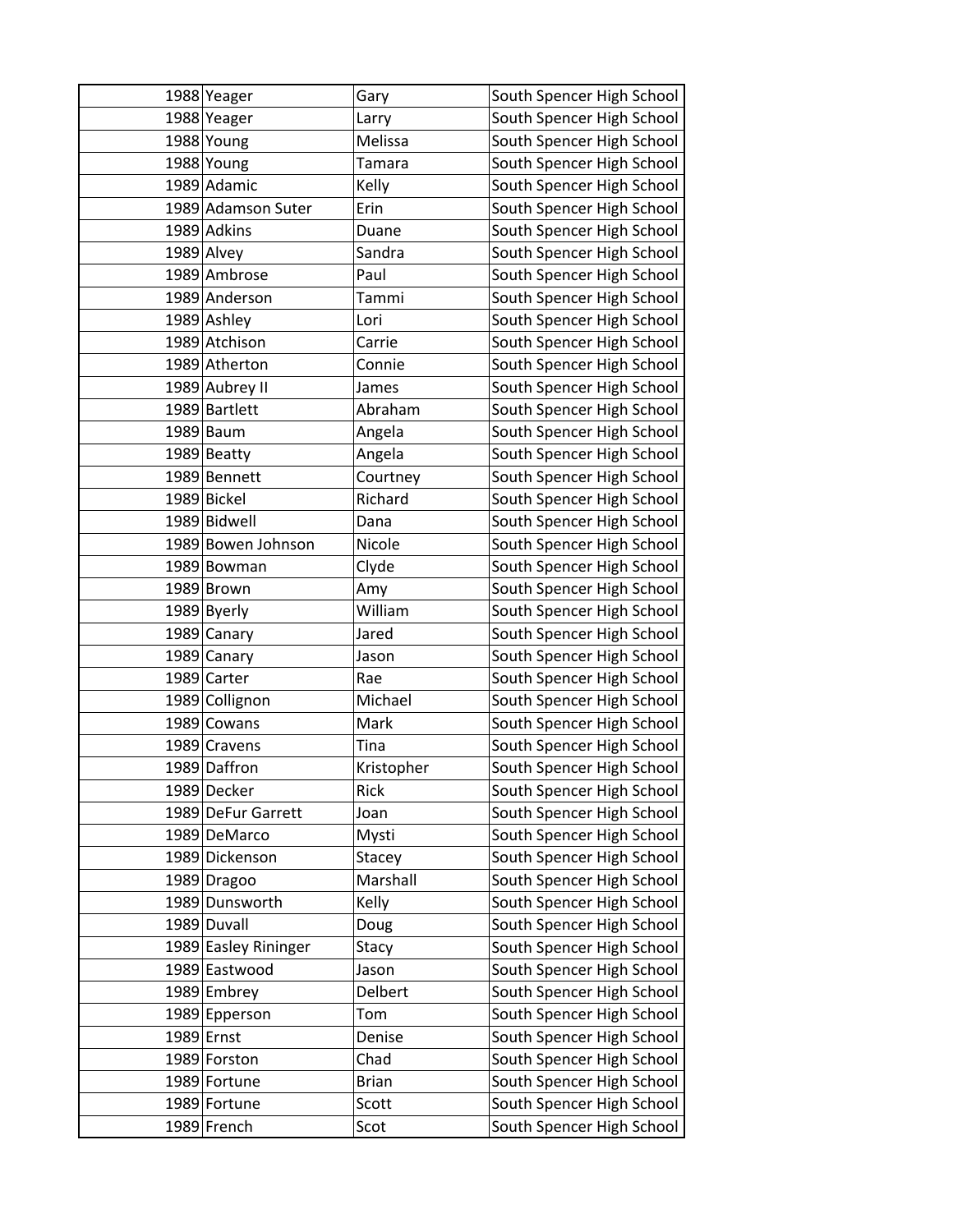|           | 1989 Frobeter           | Jimmy                | South Spencer High School |
|-----------|-------------------------|----------------------|---------------------------|
|           | 1989 Fuller             | Julie                | South Spencer High School |
|           | 1989 Gaesser Winters    | Kimberly             | South Spencer High School |
|           | 1989 Grose              | Michelle             | South Spencer High School |
|           | 1989 Guth               | Angela               | South Spencer High School |
|           | 1989 Hagan              | Lori                 | South Spencer High School |
|           | 1989 Haines             | Shon                 | South Spencer High School |
|           | 1989 Harrison           | Kenneth              | South Spencer High School |
| 1989 Hart |                         | Paul                 | South Spencer High School |
|           | 1989 Hawkins            | Jeff                 | South Spencer High School |
|           | 1989 Head               | Angela               | South Spencer High School |
| 1989 Held |                         | Rachel               | South Spencer High School |
|           | 1989 Herrell            | Tiffany              | South Spencer High School |
|           | 1989 Herring Stuteville | Lisa                 | South Spencer High School |
|           | 1989 Hoofer             | Stephen              | South Spencer High School |
|           | 1989 Houle              | Dawn                 | South Spencer High School |
|           | 1989 Howard             | Lisa                 | South Spencer High School |
|           | 1989 Hurley             | Chris                | South Spencer High School |
|           | 1989 Isbell             | Cynthia              | South Spencer High School |
|           | 1989 Johnson            | Tim                  | South Spencer High School |
|           | 1989 Jones              | Gina                 | South Spencer High School |
|           | 1989 Kennedy            | Mark                 | South Spencer High School |
|           | 1989 Kluck              | Jacqueline           | South Spencer High School |
|           | 1989 Krantz Kempf       | Twila                | South Spencer High School |
|           | 1989 Lampkins           | Leisa                | South Spencer High School |
|           | 1989 Lashley            | Pete                 | South Spencer High School |
|           | 1989 Leisure            | Joey                 | South Spencer High School |
|           | 1989 Lemasters Hopper   | Lori                 | South Spencer High School |
|           | 1989 Leslie             | Catherine            | South Spencer High School |
|           | 1989 Lester             | <b>Becky</b>         | South Spencer High School |
|           | 1989 Lester             | Jennifer             | South Spencer High School |
|           | 1989 Lester II          | Harold               | South Spencer High School |
|           | 1989 Lindsey            | Kelly                | South Spencer High School |
| 1989 Ling |                         | David                | South Spencer High School |
|           | 1989 Louden             | Charlie              | South Spencer High School |
|           | 1989 Malone Reutter     | Christina<br>Heather | South Spencer High School |
|           | 1989 Manley             |                      | South Spencer High School |
|           | 1989 Martin             | Pamela               | South Spencer High School |
| 1989 May  |                         | Eric                 | South Spencer High School |
|           | 1989 McIntyre           | Julie                | South Spencer High School |
|           | 1989 Meece              | Kristi               | South Spencer High School |
|           | 1989 Melton             | <b>Brian</b>         | South Spencer High School |
|           | 1989 Meredith           | Eric                 | South Spencer High School |
|           | 1989 Meredith           | Michelle             | South Spencer High School |
|           | 1989 Miller             | Gary                 | South Spencer High School |
|           | 1989 Miller             | Veronica             | South Spencer High School |
|           | 1989 Mitchell Johnson   | Tamara               | South Spencer High School |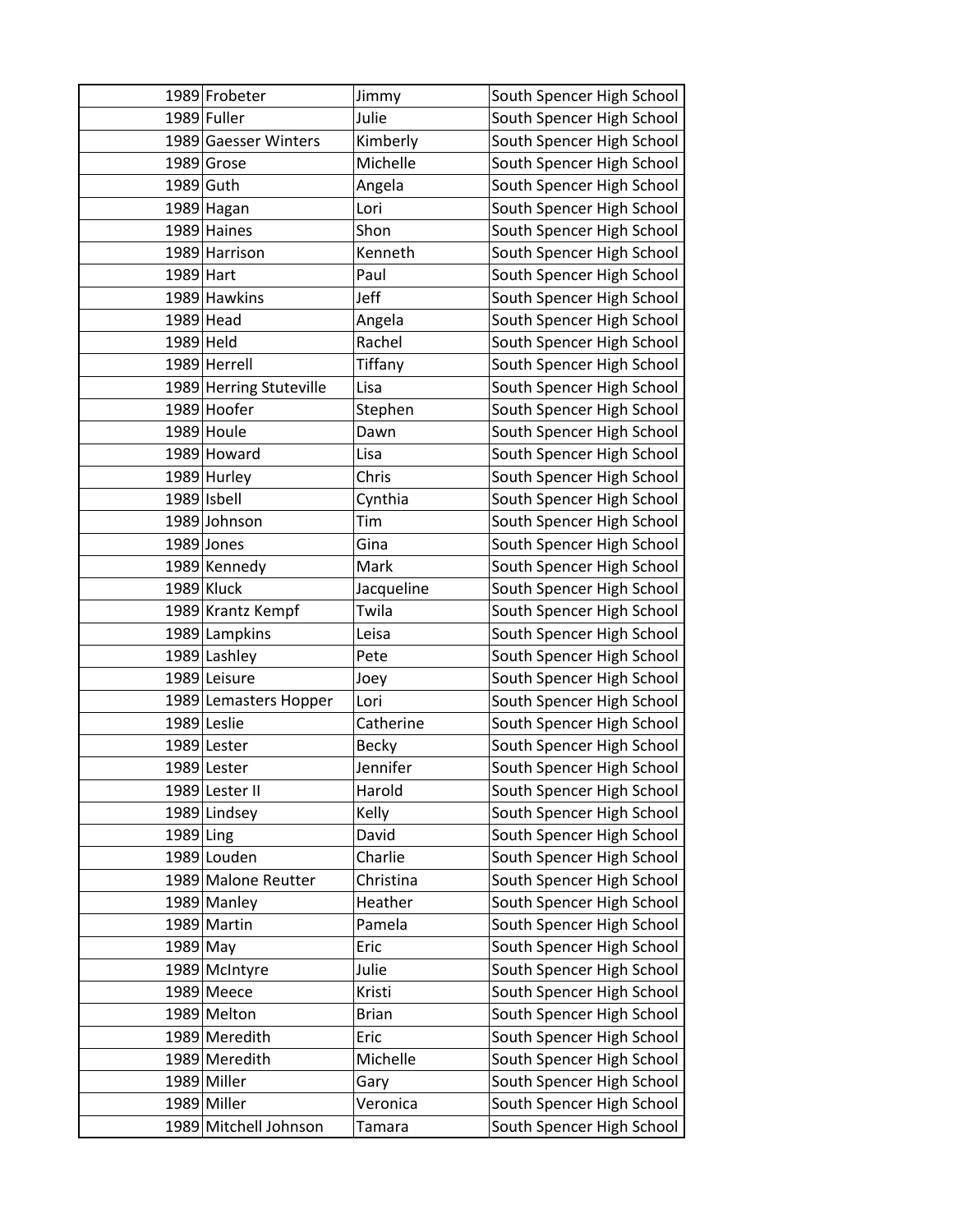|           | 1989 Moody               | Lynn          | South Spencer High School |
|-----------|--------------------------|---------------|---------------------------|
|           | 1989 Moody               | Michael       | South Spencer High School |
|           | 1989 Morton              | Billy         | South Spencer High School |
|           | 1989 Motl                | Patrick       | South Spencer High School |
|           | 1989 Myers               | David         | South Spencer High School |
|           | 1989 Myers               | John          | South Spencer High School |
|           | 1989 Myers Addis         | <b>Tricia</b> | South Spencer High School |
|           | 1989 Nash                | Alicia        | South Spencer High School |
|           | 1989 Nelson              | Mark          | South Spencer High School |
|           | 1989 Nelson              | Melonie       | South Spencer High School |
|           | 1989 Newton              | Susan         | South Spencer High School |
|           | 1989 Nichols             | <b>Brad</b>   | South Spencer High School |
|           | 1989 Niswonger           | Scott         | South Spencer High School |
|           | 1989 Owens               | Michael       | South Spencer High School |
|           | 1989 Pannett             | Laura         | South Spencer High School |
|           | 1989 Parsley             | Kevin         | South Spencer High School |
|           | 1989 Partridge Phillipps | Robin         | South Spencer High School |
|           | 1989 Patterson           | Eric          | South Spencer High School |
|           | 1989 Payne Harris        | Jo            | South Spencer High School |
|           | 1989 Payne Shourds       | Andrea        | South Spencer High School |
|           | 1989 Pease               | Jane          | South Spencer High School |
|           | 1989 Percifield          | Mike          | South Spencer High School |
|           | 1989 Reisz Carlisle      | Sara          | South Spencer High School |
|           | 1989 Renner              | Lisa          | South Spencer High School |
|           | 1989 Richards            | Marc          | South Spencer High School |
|           | 1989 Richey              | Steven        | South Spencer High School |
|           | 1989 Rickard             | Sean          | South Spencer High School |
|           | 1989 Risley              | Eric          | South Spencer High School |
|           | 1989 Risse               | <b>Brian</b>  | South Spencer High School |
|           | 1989 Ritchie             | Chris         | South Spencer High School |
|           | 1989 Robertson           | Dale          | South Spencer High School |
|           | 1989 Rogier              | Terry         | South Spencer High School |
|           | 1989 Rudisill Lehr       | Sherry        | South Spencer High School |
|           | 1989 Sanders             | Angela        | South Spencer High School |
|           | 1989 Schmidt             | Mark          | South Spencer High School |
|           | 1989 Schulte             | Kevin         | South Spencer High School |
|           | 1989 Schulte             | <b>Thomas</b> | South Spencer High School |
| 1989 Seib |                          | Harold        | South Spencer High School |
|           | 1989 Shelton             | Darren        | South Spencer High School |
|           | 1989 Simpson             | Kevin         | South Spencer High School |
|           | 1989 Smiley              | Allen         | South Spencer High School |
|           | 1989 Smith               | Lee           | South Spencer High School |
|           | 1989 Smith               | Terri         | South Spencer High School |
|           | 1989 Stallings           | Jon           | South Spencer High School |
|           | 1989 Steele              | David         | South Spencer High School |
|           | 1989 Stephens            | Todd          | South Spencer High School |
|           | 1989 Stewart             | Kenneth       | South Spencer High School |